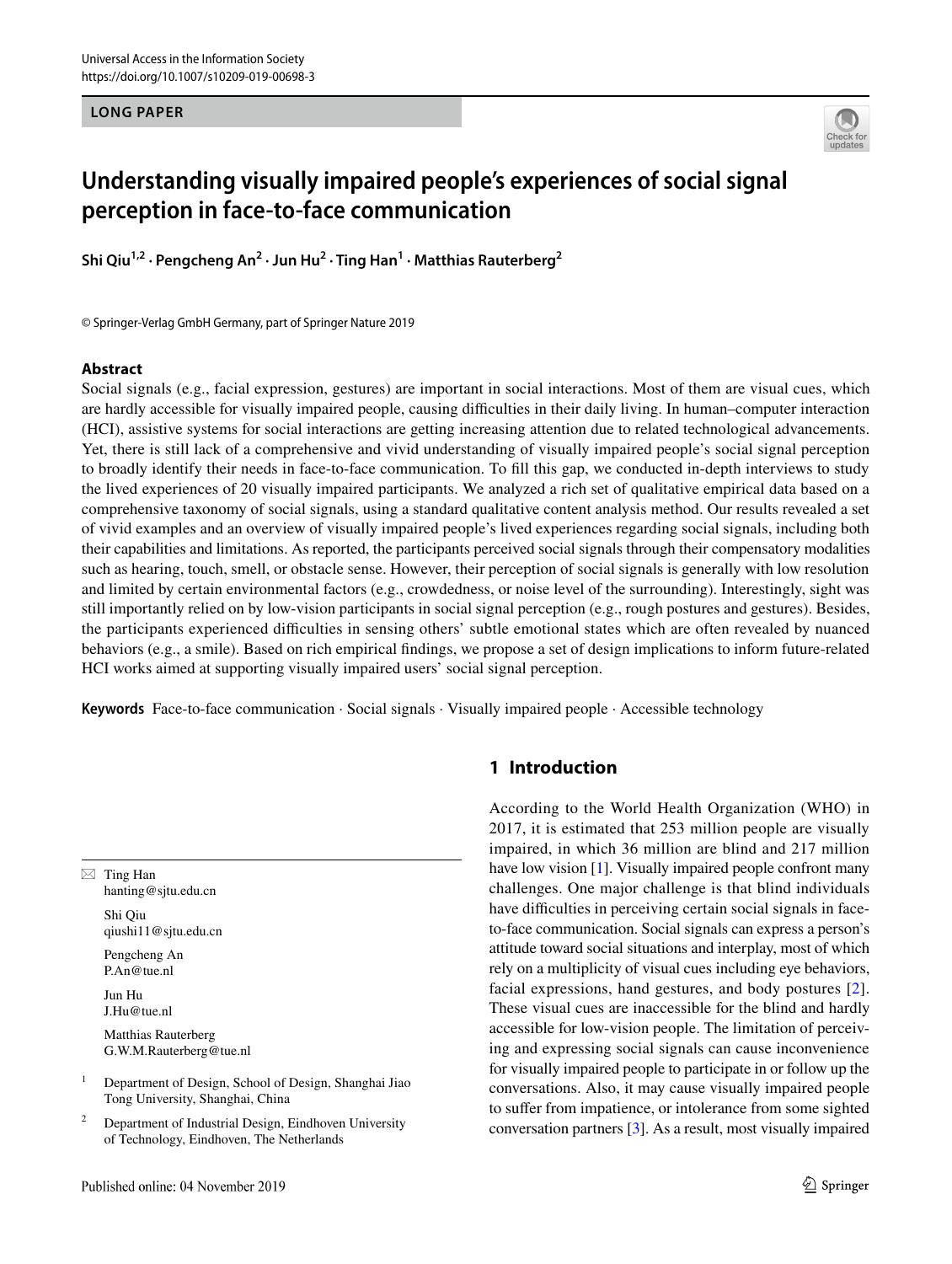people choose to use passive strategies (e.g., only listen-ing) in conversations [\[4](#page-15-3)]. According to Griffin's Uncertainty Reduction theory [\[5](#page-15-4)], during face-to-face communication, visually impaired people could sufer from uncertainty about sighted people's attitudes due to a lack of visual cues. They often experience communication breakdown in conversations, which could lead to their low self-confdence and feelings of social isolation [[6\]](#page-15-5). Kemp et al. [[7\]](#page-15-6) also mentioned that blind people behaved diferently in face-to-face communication from sighted people: They tend to be more introverted and submissive than sighted people during conversations or social activities.

As social beings, a fundamental need of humans is to establish and maintain social relationships [[8](#page-16-0)]. Based on Abraham Maslow's hierarchy [\[9\]](#page-16-1), once a person's basic needs (e.g., survival or security) are satisfed, he will strive to satisfy the need for a sense of belongings in communication and social activities. The majority of the assistive systems aim to provide access to facilities that can satisfy basic needs of visually impaired people, such as navigation devices [[10–](#page-16-2)[13\]](#page-16-3), graphics access [\[14,](#page-16-4) [15](#page-16-5)], and Braille displays [[16](#page-16-6)]. These assistive systems mainly focus on basic survival or security needs of visually impaired users. However, technology use cannot occur in a social vacuum [[17\]](#page-16-7); identifying and supporting the social needs of this group of users are important as well. Therefore, nowadays, assistive systems for social interactions are getting increased attention due to the developments in multisensory research, computer vision, wearable technology, etc. Some studies implemented assistive systems for visually impaired people, which could help users identify conversation partners [[18,](#page-16-8) [19](#page-16-9)] and their facial expressions [\[19\]](#page-16-9). Most of these studies are from a technology perspective, focusing on developing technology solutions to help visually impaired people in face-to-face communication. From a human-centered perspective, there still lacks vivid and contextual empirical knowledge about visually impaired people's real-life needs in face-to-face communication, which should include their limitations, as well as capabilities. Such empirical knowledge could help researchers or designers to empathize with this group of users, contextualize their design challenges and identify new design opportunities. Conversely, without a contextual understanding of visually impaired users' lived experiences, the support provided by technologies could sometimes bring burden to blind individuals. For example, certain assistive devices sometimes overly support users and unintentionally emphasize users' disabilities [[17\]](#page-16-7), which lead to a negative impact on visually impaired people on social occasions. In summary, it is therefore suggested that understanding visually impaired users' live experiences regarding social signals is a timely and relevant challenge, and such understanding should include both users' limitations and capabilities in their real-life context.

Consequently, the work presented in this paper has two research purposes:

- (1) To investigate how visually impaired people experience their capabilities and limitations regarding perceiving social signals in real-life face-to-face communication;
- (2) To inform the design of future human–computer interaction (HCI) systems to support visually impaired users' social signal perception. Given the explorative nature of our research aims, a methodology of in-depth qualitative empirical research has been chosen, to contribute vivid and contextual empirical knowledge about target users' lived experiences [[20\]](#page-16-10).

Our study involved 20 visually impaired participants experiencing total blindness to low vision and intended to cover a wide range of user experiences. We conducted indepth online interviews with the participants, a commonly used approach in accessible studies  $[21]$  $[21]$ , which may make visually impaired participants feel relaxed in communicating personal experiences and feelings, and more importantly, avoid their burden for traveling [[4\]](#page-15-3). To gather participants' lived experiences regarding perceiving social signals, we collected rich qualitative data containing relevant examples from their real-life experiences. Based on the taxonomy of social signals by Vinciarelli et al. [\[2\]](#page-15-1), we categorized these examples and generated an overview of our participants' experienced capabilities and limitations regarding social signals. This overview shows a diferent pattern than the existing taxonomy established for sighted people. For example, due to visual impairment, the participants often perceived social signals through the compensatory modalities (e.g., hearing, touch, smell, and the obstacle sense). However, such compensatory perception has many limitations. Facial expressions, gaze, and subtle gestures are in general not perceivable for the participants. They had trouble in discerning conversation partners' complex or subtle feelings. Diferent from what expected, sight was still commonly reported by various participants to be relied on to (roughly) perceive social signals (e.g., rough postures, gestures). Our rich contextual insights about the participants' lived experiences in face-to-face communication can provide an input for interaction design and the development of the accessible technology.

In this paper, we frst address related work on visually impaired people's difficulties in face-to-face communication, relevant assistive systems as well as a taxonomy of social signals used for our analysis. Next, we describe the methodology and qualitative content analysis [\[22\]](#page-16-12) used in the study and then present the major fndings. Finally, we present design implications based on the results, which are to inform HCI design for assisting visually impaired people's social signal perception in face-to-face communication.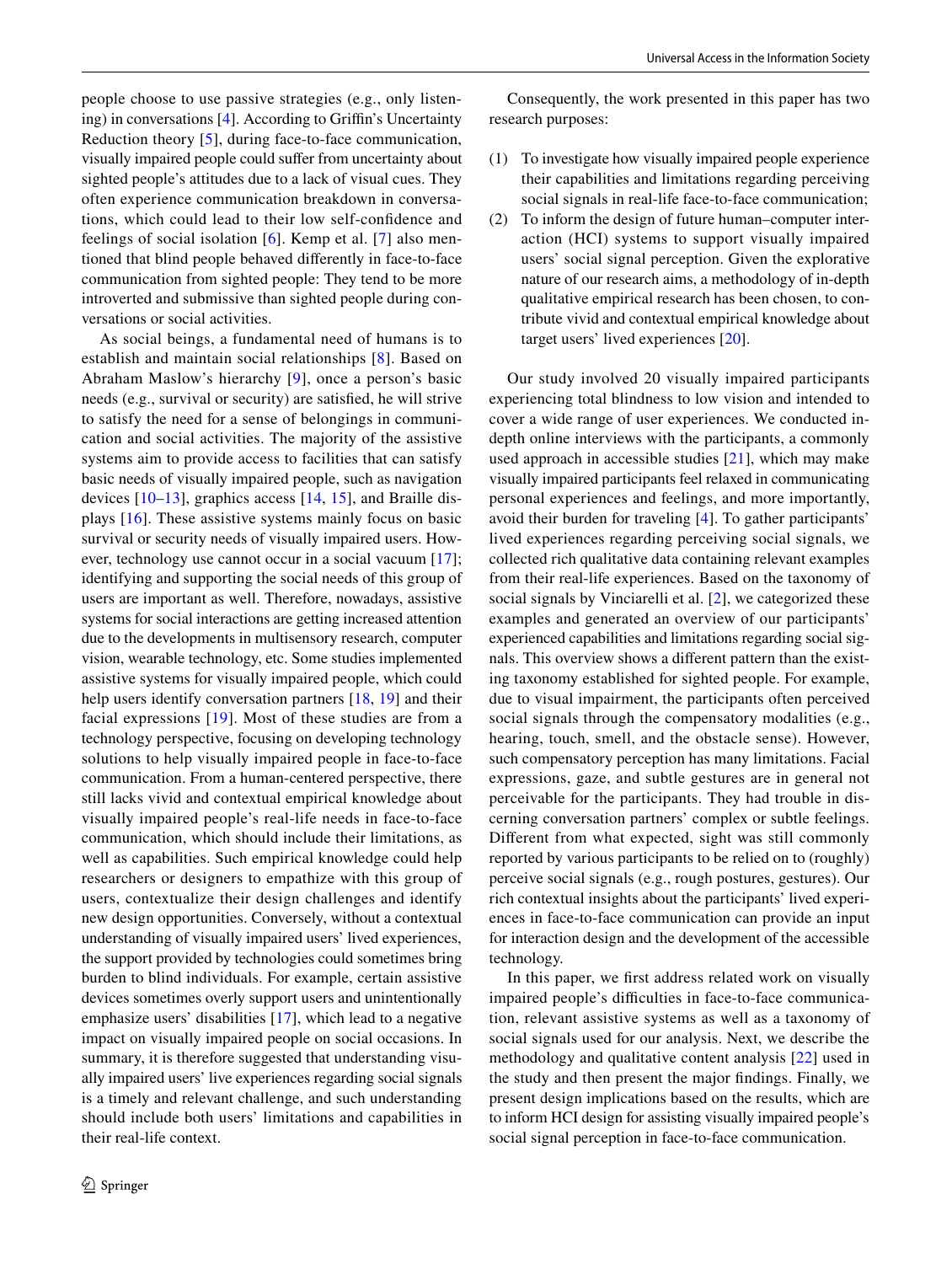# **2 Related work**

Related work presented in this section includes

- (i) problems in face-to-face communication,
- (ii) assistive systems to reinforce social signals, and
- (iii) taxonomy of social signals.

### **2.1 Problems in face‑to‑face communication**

Social signals—the interpersonal, nonverbal cues (e.g., hand gestures, facial expressions) that are often perceived through visual modality—play a vital role in everyday communication. According to [\[23](#page-16-13)], approximately 65% of dyadic conversation is nonverbal. It has been suggested by [[24](#page-16-14)] that nearly 48% of the communication is through visual encoding of the face and body kinesis and posture [[24\]](#page-16-14), which visually impaired people may be unable to access or react to. For example, in face-to-face communication, high frequency of eye contact is generally linked with sincerity and friendliness, and low frequency of eye contact is often with insincerity and nervousness [\[25–](#page-16-15)[27](#page-16-16)]. People who look at others during only 15% of the conversation time may be considered to be cold and lacking confdence [\[25](#page-16-15), [26](#page-16-17)]. Much research has stressed the importance of social signals from a developmental perspective. In early social development, most parent–child interactions are established through the exchange of eye contact. Due to the lack of eye contact, the parents of blind infants may misread their children to be disinterested or unfriendly [[28](#page-16-18), [29\]](#page-16-19). Related to this, in the early stage, smiling behaviors of blind infants are similar to those of sighted infants; however, gradually, blind infants would smile less, since they cannot perceive returned smile from surrounding persons [\[28,](#page-16-18) [29](#page-16-19)]. From our daily experiences, during a group conversation, a question (or a topic) is often directed to a person through the gaze of the conversation partner(s), i.e., the conversation partner(s) look at that person to indicate that she should take the turn. In such situations, visually impaired people may find it difficult to know when to respond because they cannot perceive these gaze signals from others. As a result, they might be slow in responding to the conversation, or they might unintentionally take others' turn, which may cause unwanted embarrassment for them and thereby make them less confdent and more passive in participating in a conversation. For the above reasons, in face-to-face conversation, behaviors of visually impaired people were reported to be diferent from those of sighted people [\[30\]](#page-16-20): Researchers observed fewer body gestures from visually impaired people; they turned toward conversation partners much less than sighted people; they felt less confdent to share personal feelings. Over time, such situations can cause visually impaired people at a disadvantage, leaving them socially isolated [\[24](#page-16-14)].

#### **2.2 Assistive systems to reinforce social signals**

In HCI, an increasing number of studies have investigated how accessible technology can assist visually impaired people in social interactions. Some studies developed face recognition systems for visually impaired people, which help them identify their conversation partners. For example, Krishna et al. [[31\]](#page-16-21) presented a wearable device named iCare Interaction Assistant, to help blind users identify their sighted conversations partners in social interactions. Kramer et al. [[32](#page-16-22)] also implemented a face recognition tool to help blind users identify people during group meetings, worn by a blind user helping to identify the faces of co-workers and colleagues from a database. Once a face is identifed, the blind user can hear that person's name via a wireless earpiece. Neto et al. [\[18\]](#page-16-8) used a Microsoft Kinect sensor as a wearable device to address blind people's difficulties of people recognition and localization.

Apart from using face recognition for the identifcation of conversation partners, some studies have presented assistive systems which can help blind people to identify their conversation partners' facial expressions. Instead of delivering information through the sense of hearing, such assistive systems often utilize the sense of touch to efficiently and unobtrusively convey social signals in conversation scenarios [[33–](#page-16-23)[36\]](#page-16-24). Krishna et al. [\[33](#page-16-23)] implemented a vibrotactile glove prototype to access facial expressions of the conversation partners. The prototype uses diferent vibration patterns to convey several types of facial expressions of a sighted conversation partner (i.e., happy, sad, surprise, neutral, angry, fear, and disgust). Similarly, Buimer et al. [[34](#page-16-25)] presented a design solution to access facial expressions: A blind person wears a haptic belt with six vibration actuators around the waist. Each of them is assigned to a given emotion. The facial expressions are recognized by the software, converting from visual to vibration signals that the blind person can perceive. Moreover, Bala et al. [[36\]](#page-16-24) proposed the Haptic Face Display to convey facial movements for visually impaired people, where a vibrotactile chair is equipped with 48 vibration motors in direct contact with a person's back, aiming at providing the corresponding visual facial movements of the conversation partner.

In addition, a few studies also aimed at supporting blind people with other bodily cues such as head movements [\[37](#page-16-26)], or demographic information in a social occasion such as the number of people present and their age and gender distributions [[38\]](#page-16-27).

Although a variety of assistive systems have been implemented for visually impaired people in social interactions, HCI studies have rarely aimed for a comprehensive overview about the experienced capabilities and needs of visually impaired users regarding perceiving social signals in their everyday lives, in order to inform future design. To fll this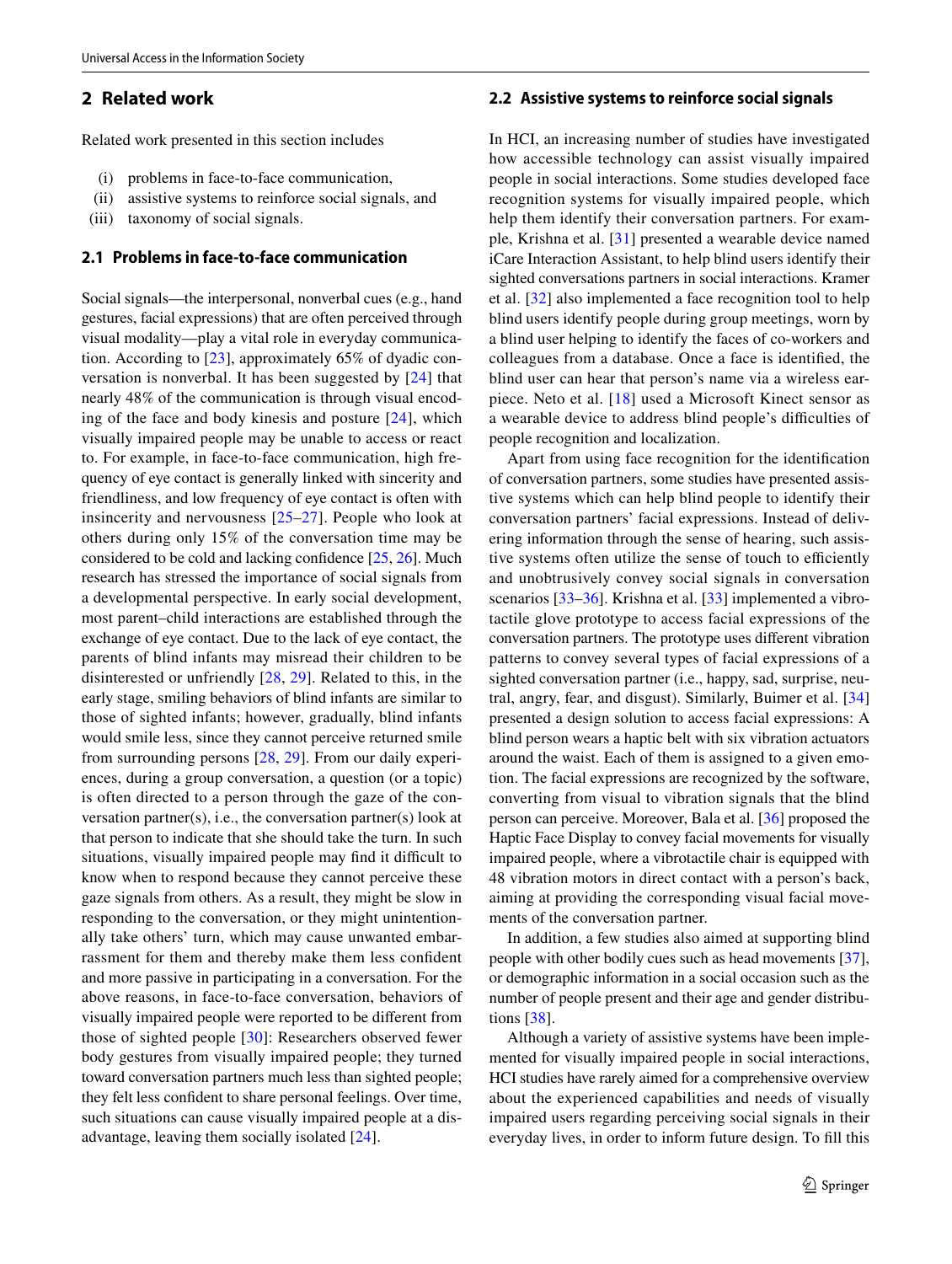gap, our study presents an in-depth qualitative analysis to comprehensively understand visually impaired users' lived experiences, based on an existing taxonomy framework of social signals.

## **2.3 Taxonomy of social signals**

Commonly treated as a separate level of social interaction from verbal communication, social signals intuitively and tacitly convey nonverbal information between people, such as a feeling of being interested/bored, or friendly/hostile [[39\]](#page-16-28). Social psychologists have been studying nonverbal behaviors for several decades [[40,](#page-16-29) [41](#page-16-30)]. These studies have revealed the major role that nonverbal behaviors play in social interactions. For example, it is more accurate to judge the rapport between two people by using facial expressions than by using the verbal message exchanged [[42\]](#page-16-31). Nonverbal behaviors seem honest to people, since they are more spontaneous and not as easy to fake as verbal responses [[40\]](#page-16-29). Social signals express a person's attitudes toward social interactions, through a variety of nonverbal behaviors, including facial expressions, body postures and gestures, and vocal outbursts like laughter [[2](#page-15-1)].

Vinciarelli et al. [[2\]](#page-15-1) conducted a survey of social signal processing (SSP), a new research domain that aims at enabling computers to understand social signals. They summarized relevant fndings from social psychologists and established a taxonomy framework of social signals, in order to inform the development of computer systems that senses human social signals. In that context, our work is intended to inform the design of human–computer interfaces that support visually impaired users' perception of social signals. Therefore, we have based our systematic qualitative analysis on their taxonomy framework. However, to be noted, this taxonomy framework is originally based on how sighted people rely on social signals, and currently there is no taxonomy that has been established based on the lived experiences of visually impaired people. For this reason, another motivation of our work is to shed light on the possibly diferent experiences and needs of this special user group, in order to underlie future taxonomy works which specifcally aimed at addressing how visually impaired users rely on social signals in everyday life.

In general, the taxonomy by Vinciarelli et al. includes *gestures and postures*, *face and eye behavior*, *vocal behavior*, *space and environment*, as well as *physical appearance*, which have been recognized as the most important categories of nonverbal cues in human judgements of social behaviors [[2\]](#page-15-1). De facto, those categories of social signals have all been extensively discussed in other prior research. For example, many studies have explored how postures and gestures could communicate emotions [[43,](#page-16-32) [44\]](#page-16-33). The frst was the work of Darwin [\[45\]](#page-16-34) that described body expressions associated with emotions in animals and humans. Gestures are in general used to regulate interactions, to communicate particular messages, to greet, etc. [[2](#page-15-1)]. Postures include facing direction, walking, sitting, etc., regarded as the most reliable cues to show people's actual attitude toward social interactions [[41](#page-16-30)]. Similarly, the category of face and eye behavior also concerns a large body of prior research. The face has the majority of the sensory apparatus, i.e., eyes, ears, mouth, and nose, enabling a person to see, hear, taste, and smell [\[2\]](#page-15-1). From the face, we can understand a person's intentions and afective state based on the facial expressions (e.g., fear, sadness, happiness)  $[46]$  $[46]$ . Gaze has five primary functions  $[47]$  $[47]$ : *providing information*, *regulating interaction*, *expressing intimacy*, *social control*, and *service task*. The category of vocal behaviors includes all spoken cues that surround the verbal message, which has fve major components (i.e., voice quality, linguistic and non-linguistic vocalization, silences, and turn-taking patterns) [[2](#page-15-1)]. For example, emotions such as anger or fear are often expressed with energy bursts in voice (shouts) [\[48,](#page-17-2) [49\]](#page-17-3). Factors subjected to space and the surrounding environment are also considered to be of the role of social signals in face-to-face communication. For instance, space or environment-related social signals could include how the conversation partners are interacting with the surrounding artifacts or spatial properties during the communication, or how the conversation partners are located in the space or environment [\[2](#page-15-1), [49](#page-17-3), [50](#page-17-4)]. Finally, the category of physical appearance can include both natural (e.g., height, body shape) and artifcial characteristics (e.g., clothes, make up) of a person [[2\]](#page-15-1). For example, a main social signal related to physical appearance is attractiveness, which produces a positive *hao* efect (i.e., "what is beautiful is good"  $[51]$  $[51]$  $[51]$ ).

# **3 Methodology**

### **3.1 Ethical approval**

According to the Netherlands Code of Conduct for Scientifc Practice (principle 1.2 on page 5), research on human subjects is permitted upon their freely given informed consent. All participants in this study were informed about the study and gave their consent to participate. Since this was a non-clinical study without procedures that may lead to risks of harming, and all data were collected anonymously, ethical approval was not sought for the execution of this study (as similar to the situation described in another HCI study by Ivonin et al. [[52](#page-17-6)]).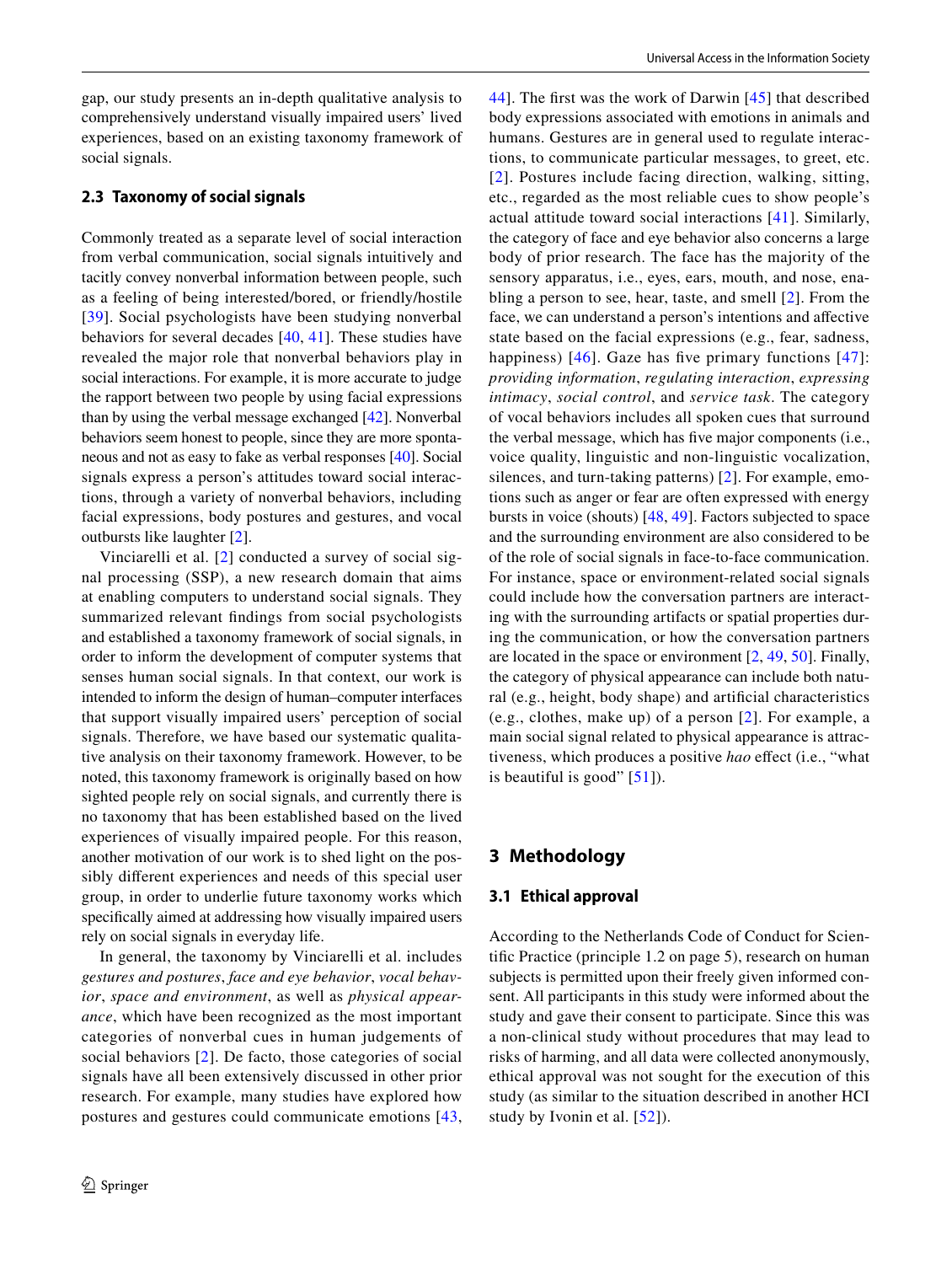# **3.2 Participants**

We interviewed 20 participants over a three-month period. Participants were recruited until we had covered a wide range of visual impairment from mild to total blindness. The participants included eight women and twelve men, with a range of ages from 16 to 29 ( $M = 20.30$ ,  $SD = 2.79$ ). Ten participants were from Yang Zhou Special Education School in mainland China, and the other ten were from Hong Kong Blind Union. Most participants were high school, college, and university students. All participants in Hong Kong reported their vision conditions based on the official medical records. Some participants in mainland China were uncertain about their vision conditions, so a teacher in Yang Zhou Special Education School provided their vision conditions based on their disability certifcations from China Disabled Persons' Federation (CDPF). WHO categorizes the visual impairment based on the visual acuity [[53](#page-17-7)]. Based on the visual acuity, we converted the categories of visual impairment in mainland China and Hong Kong to the WHO standard. The twenty participants included one with severe visual impairment, and nineteen with blindness (from level 3 to 5). Fifteen out of twenty participants reported sight loss since birth. Eleven participants could perceive color and light, and other nine could not. The participants also reported as causes of their blindness hereditary reasons, premature birth, and sickness (cataracts and glaucoma).

# **3.3 Setup and procedure**

Online interviews were conducted for data gathering. Tencent QQ and Skype were preinstalled in Yang Zhou Special Education School and Hong Kong Blind Union, respectively, and the online audio and video methods were offered to the participants. All participants chose the audio connection. To capture the data, we used QuickTime Player software to record the online interviews. A consent form was read out clearly by the interviewer to the participants. They were offered sufficient time to ask questions about the content of the consent for their understanding. They could then decide whether to give their consent by speaking clearly to the recorder. All the participants gave their consent for recording their interviews. During the interview, the interviewer orally explained all questions to the participants and each interview took approximately 1.5 h. Both English and Mandarin Chinese could be chosen by a participant in the conversation to ensure all participants had no language barriers and could understand each question well. Both English and Mandarin could be chosen by a participant in the conversation based on their preferences. Cantonese was not provided as an option since the interviewer is not profcient in Cantonese. However, all participants in Hong Kong are capable of oral communication in either English or Mandarin. Nine out of ten participants in Hong Kong chose Mandarin Chinese in interviews, while one participant chose English. All participants in mainland China chose Mandarin Chinese in interviews. The interview procedure was audio recorded and transcribed verbatim. In order to secure sensitive personal information, each participant was assigned to a unique ID number. The participants' last names were not used in the transcripts of the recording. Audio recordings were erased as soon as the study was completed. Each participant was compensated with 100 CNY in Yang Zhou Special Education School or 120 HKD in Hong Kong Blind Union at the end of the study. The interview protocol included two parts:

- *Background* We began by asking participants about their vision conditions and other demographic information;
- *Social signals in face*-*to*-*face communication* We frst explained the meaning of social signals to the participants and then asked them about specifc topics, such as the following.
- 1. Which nonverbal signal do you perceive in face-to-face communication (e.g., gestures, postures, face behaviors, facial expressions, gaze) and how do you perceive such nonverbal signals?
- 2. Can you perceive the moods of sighted conversation partners (e.g., happiness, anger, or impatience) by nonverbal signals in face-to-face communication? If yes, how do you perceive?
- 3. Which problems do you meet in face-to-face communication due to a lack of visual cues?

Since this study is to a large extent explorative, we not only asked questions directly but also asked follow-up questions based on the participants' previous answers and spontaneous comments.

# **3.4 Data analysis**

The 20 interviews were transcribed verbatim. We analyzed the whole set of the data using a standard analysis method named qualitative content analysis [[22](#page-16-12)]. Qualitative content analysis originated from Scandinavia in the eighteenth century [[54](#page-17-8)] and is increasingly used recently by researchers from diferent disciplines such as health or clinical research [\[55\]](#page-17-9), or HCI design research [[56,](#page-17-10) [57](#page-17-11)]. The aim of using qualitative content analysis is to comprehensively interpret the content of textual data set though systematic coding and categorizing. Rather than standing for a single approach, qualitative content analysis contains three variants: *conventional*, *directed*, and *summative content analysis*, which have been, respectively, introduced by [[22](#page-16-12)]. Both conventional and directed qualitative content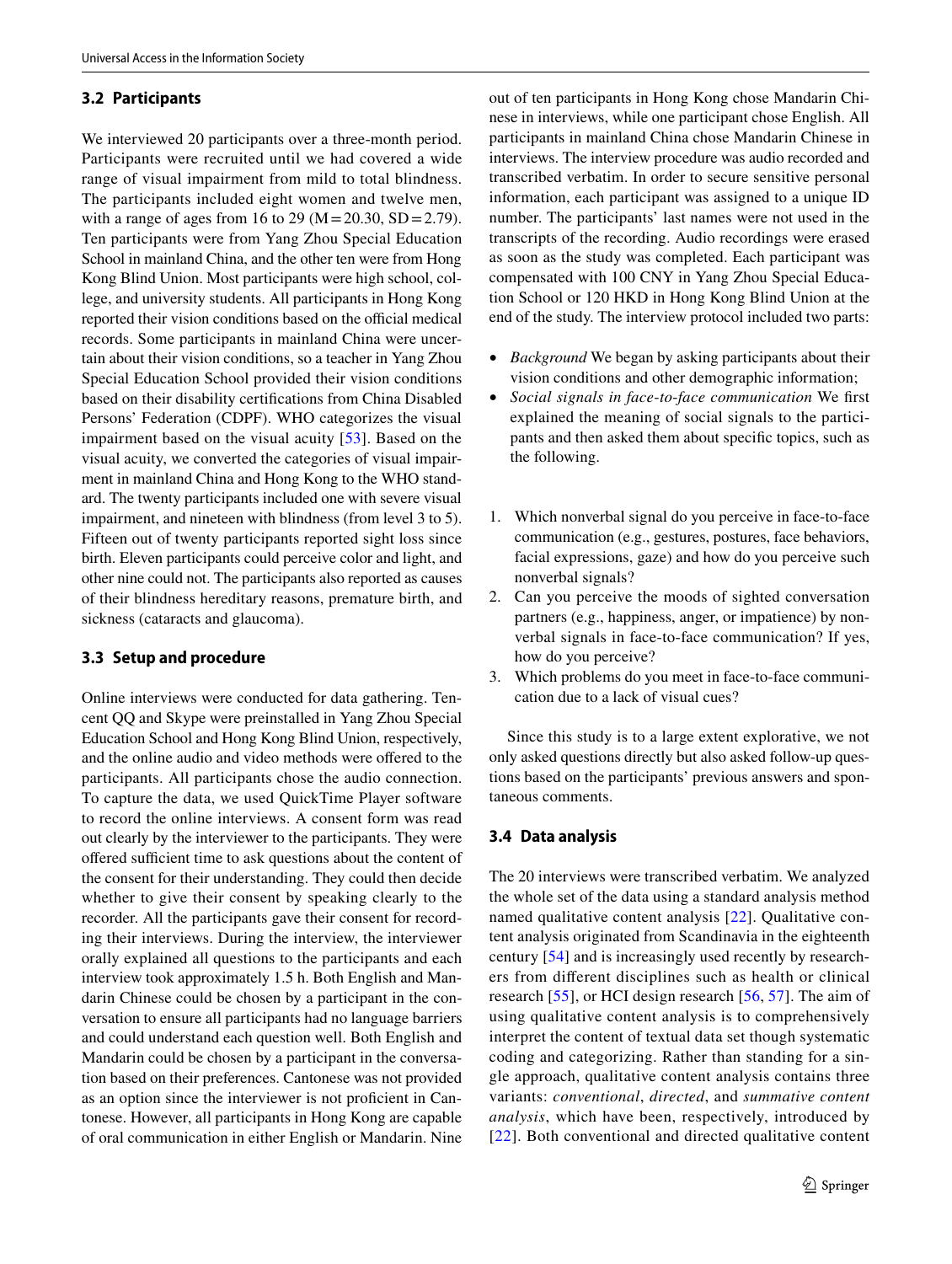analyses aim to establish an in-depth understanding regarding the content and contextual meanings of quotes that are selected from the data set, while summative content analysis is often intended to generate an overview of the textual data set by identifying the patterns of how and how often certain keywords are used in the data set. However, there is a major diference between conventional and directed qualitative content analyses: Directed qualitative content analysis is opted for only when the researchers already have an existing theory, model, framework, or taxonomy for selecting and classifying the quotes, and conventional qualitative content analysis is opted for otherwise.

Given the fact that our aim is to establish an in-depth understanding about our participants' lived experiences rather than identifying the patterns of keywords, and the fact that our analysis will be mainly based on an existing taxonomy of social signal by Vinciarelli et al. [[2\]](#page-15-1), our study has utilized the process of directed qualitative content analysis, which has been described in [[22\]](#page-16-12). Nonetheless, we will still address the process of our data analysis, which consisted of two steps: *quote selection* and *collaborative coding*.

*Quote selection* According to our research aim, quotes were selected from the interview transcript based on the following scheme:

- (1) Each selected quote should describe how the participant perceives a certain social signal, or how the participant lacks a social signal in their daily communication in face-to-face occasions;
- (2) Each selected quote should only represent a single described situation regarding a single social signal;
- (3) If multiple quotes are representing the same described situation, only one of them will be selected. This scheme guarantees that the selected quotes well refect

relevant information concerning our research aims and that they are mutually exclusive without semantically repeating each other.

*Collaborative coding* A total of 248 quotes were selected based on the mentioned scheme and were subsequently processed by two coders (SQ & PA) in a collaborative coding session carried out over the course of 2 months. The coding session uses the following process:

- (1) Each coder reads all the quotes and made annotations/ notes to establish their own understandings about the data, based on which they also gave initial labels to the quotes, according to the existing framework of social signals [\[2](#page-15-1)];
- (2) The coders explained to and argued with each other about their own initial coding results and tried to reach an agreement in a discussion session. During a month, this discussion session was repeated regularly so that the coders could iteratively reach an agreement on a fnalized categorization of all the quotes.

# **4 Findings**

We aim at understanding the participants' capabilities, limitations, and needs regarding perceiving social signals based on their lived experiences in daily lives. In this study, we collected a total of 248 quotes (see Table [1](#page-5-0)).

*Social signals* In total, 151 quotes describe the participants' capabilities of perceiving social signals in faceto-face communication (Fig. [1\)](#page-6-0), including posture and gesture (100 quotes), vocal behavior (30 quotes), space and environment (17 quotes), physical appearance (1 quote), and others (2 quotes). Another 97 quotes show the

<span id="page-5-0"></span>**Table 1** Categorization of the participants reported capabilities and limitations regarding social signals and perceptive modalities

| M              |                                |                              |                           |                                  |                                |           |           |
|----------------|--------------------------------|------------------------------|---------------------------|----------------------------------|--------------------------------|-----------|-----------|
|                | Posture and<br>gesture $\{N\}$ | Face and eye<br>behavior (N) | Vocal behav-<br>ior $(N)$ | Space and envi-<br>ronment $(N)$ | Physical appear-<br>ance $(N)$ | Others(N) | Total (N) |
| Capabilities   |                                |                              |                           |                                  |                                |           |           |
| Hearing        | 35                             | 0                            | 30                        |                                  | $\Omega$                       | $\Omega$  | 72        |
| Sight          | 31                             |                              | 0                         |                                  |                                |           | 34        |
| Touch          | 28                             |                              | 0                         |                                  |                                |           | 31        |
| Obstacle sense | 3                              |                              | 0                         |                                  |                                |           |           |
| Smell          | $\Omega$                       |                              | 0                         | 0                                | 0                              |           |           |
| Others         | 3                              |                              | 0                         |                                  |                                |           | 6         |
| Total          | 100                            |                              | 30                        | 17                               |                                |           | 151       |
| Limitations    | 44                             | 41                           | $\Omega$                  |                                  |                                |           | 97        |
| Total          | 144                            | 42                           | 30                        | 24                               |                                |           | 248       |

*M* Modalities; *S* Social signals; *N* Number of quotes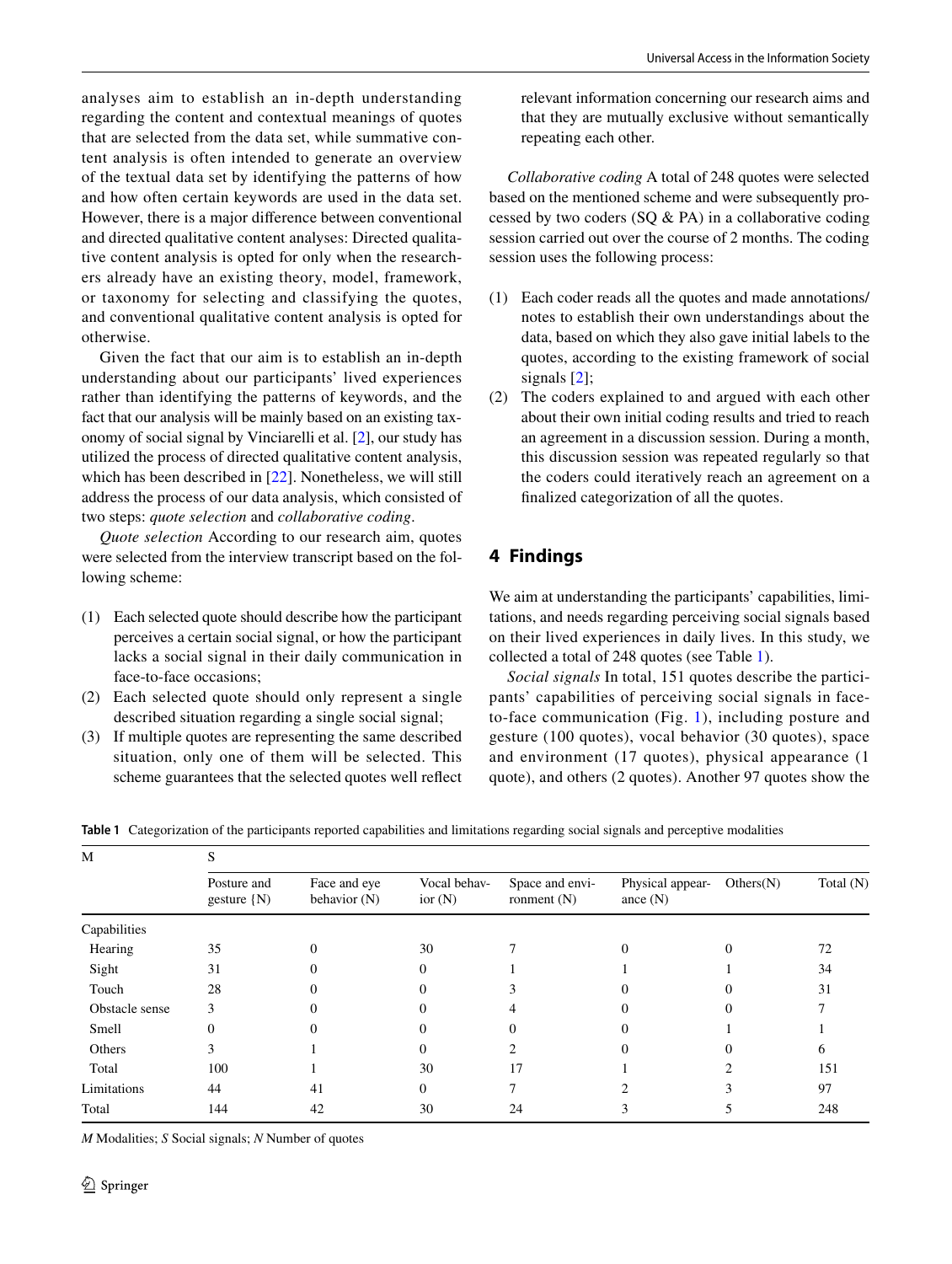

<span id="page-6-0"></span>**Fig. 1** Capabilities and limitations of the participants' social signal perception in face-to-face communication. (N) stands for the number of quotes



<span id="page-6-1"></span>**Fig. 2** Number of quotes for each modality that the participants could perceive social signals in face-to-face communication

participants' limitations (Fig. [1](#page-6-0)), including posture and gesture (44 quotes), face and eye behavior (41 quotes), space and environment (7 quotes), physical appearance (2 quotes), and others (3 quotes).

*Modalities* The participants could perceive social signals by five major modalities: hearing (72 quotes), sight (34 quotes), touch (31 quotes), obstacle sense (7 quotes), smell (1 quote), and others (6 quotes) (Fig. [2\)](#page-6-1).

# **4.1 Posture and gesture**

The category *posture and gesture* includes five sub-categories: *head pose*, *body touch*, *postures in the fixed position*, *postures in walking*, and *hand and arm gestures*.

#### **4.1.1 Head pose**

A total of 35 quotes provide information about participants' perception of facial orientation in face-to-face communication, in which 11 describe their experienced limitations and 24 quotes describe their capabilities regarding perceiving this social signal. As experienced by the participants, relying on facial orientation, they may get a clue on whether their conversation partners are concentrated on the current conversation: "*If a person turns his face away, it means she is not focused on what I am saying, or, she doesn't want to listen to me*" (P5). Alternatively, they may infer the emotional state of their conversation partners: "*If (the person is) not facing to you while talking, he might be upset, I guess"* (P3). Furthermore, knowing the conversation partner is facing to them also enables the participants to respond properly through their facial orientation: "*If I know [the person's] facial orientation, I will deliberately turn [my head]"* (P16).

*Capabilities* The most frequently mentioned way (15 quotes from 14 participants) for the participants to roughly sense their conversation partners' facial orientation is through hearing, namely listening to their conversation partners' voice, e.g., P18: "*[You] can hear whether [other people] are facing to you or not when [they are] speaking*". Some of the participants (P6, P11, P14) also reported that in this way, they could sense the facial orientation of multiple people: "*around two to three"* (P14), or "*up to three to four"* (P11), in the situation "*if the surrounding is not noisy"* (P14). Seven quotes from five participants report that they can also roughly sense others' facial orientation through sight, but only if "*the distance is close enough"* (P19), or "*there aren't many people around"* (P4).

*Limitations* The most mentioned (P5, P8, P17, P18) limitation regarding perceiving this social signal is that they can hardly determine their conversation partners' facial orientation if their conversation partners are not talking: "*I can't tell [his facial orientation] when he is not talking"* (P8). Also, as pinpointed by P2, P16, such sensing through hearing is not very accurate. Another limitation mentioned by the participants is that if the surrounding is very noisy or crowded, sensing others' facial orientation becomes even more challenging: "*If many people are sitting around me […], I cannot decide if [a person] is speaking to me"* (P4). Additionally, P5 also mentioned an example that he missed head moves like nodding or head shaking in a group conversation: "*Some people nodded, and some shook their heads, I couldn't see, and I thought they were thinking, then I asked them to hurry up*".

*Implications* In summary, the participants experienced that they could roughly sense their conversation partners' facial orientation mostly through hearing their conversation partners' voice. However, their experienced limitations suggest that technology could help them better perceive this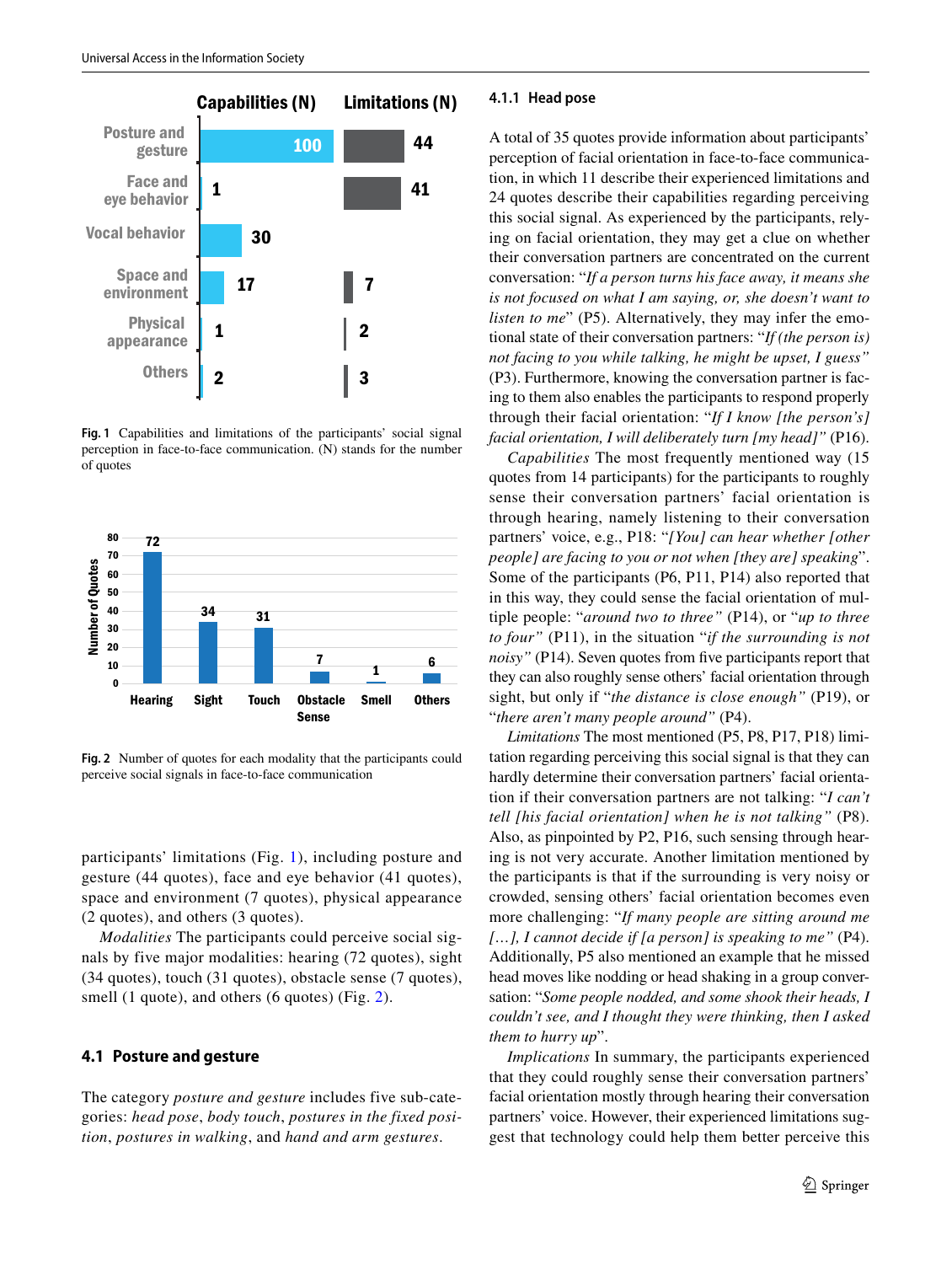social signal, especially when their conversation partners are not talking, or when the surrounding is noisy or crowded. This may support the visually impaired users to better know whether their conversation partners are attending to them (or others in the occasion), or engaged in the current conversation with them. Also, knowing others are facing them can help them respond. Additionally, technology can also support them to perceive the nodding and head shaking of their conversation partners.

#### **4.1.2 Body touch**

Twenty six quotes from the participants provide information regarding perceiving the social signal of body touch. Of them, two mention the limitation of relying on body touch as a social signal.

*Capabilities* As experienced by the participants, body touch could be used to communicate positive emotions through their conversation partners: "*At a happy moment, a good friend may place his arm on your shoulder while talking"* (P13). There are eight quotes that describe an example of how body touch (e.g., handshaking, hugging, shoulder patting) is used to communicate emotional feelings to the participants from their conversation partners; seven of them are about positive emotions such as happiness (P4), hospitality (P8), or encouraging and supporting (P6, P7). Seemingly, regarding emotions, body touch is mostly used to convey positive emotions to the participants.

According to the participants' experiences, body touch could also be used to convey intentions to them: "*[when someone is talking] If he nudges me, I would know that he is actually talking to me"* (P3) "*If she holds my hand, I would know that she is guiding me to place it [an object] in a certain location*" (P19), "*For example, on a public occasion, I was talking. A sighted person [a friend] touched my hand, meaning I should stop talking. But this [hand touching] has diferent meanings in diferent situations*".

*Limitations* Body touch is a very useful social signal for the participants since touch, in general, is an important sense for them: "*To us, the sense of touch is sometimes rather important"* (P9). However, the limitation of receiving body touch as a social signal has been explicitly mentioned. As P13 indicated, "*Blind students normally don't like body contact, unless [they are] with very good friends*" and "*I rarely touch others. And others rarely touch me. [Body contact] feels a bit invasive to my privacy [personal space]*". The examples gathered from other participants also suggest that they received body touch as a social signal mostly from people they are quite familiar with.

*Implications* Body touch plays an important role as a social signal for the participants to sense (mostly positive) emotions or intentions from their conversation partners. However, body touch is limited in the sense that it is mostly used between the participants and people they are familiar with. Technology may support the visually impaired users to receive actuator-mediated "body touch" from their conversation partners without having actual body contact or requiring intimate proximity. Thus, they may feel more comfortable to accept this social signal from people they are less familiar with in face-to-face communication.

#### **4.1.3 Postures in the fxed position**

In 32 quotes, the participants talked about their experiences regarding perceiving their conversation partners' postures with fixed positions: 22 of the quotes describe their capabilities of perceiving this social signal, while 10 of them describe their limitations.

*Capabilities* Thirteen quotes from eight participants mention that they can roughly see their conversation partners' postures with fxed positions. For example, P10 can decide whether the conversation partner is leaning by seeing if his/her fgure becomes "*shorter*". Other general postures like "*crouching"* (P5) or "*standing still"* (P10) were also reported to be seen. Eight quotes from six participants indicate that they can roughly infer their conversation partners' position through hearing. For example, P14 mentioned that he could determine whether his conversation partner is leaning forward or backward by listening to his conversation partners' voice. Similarly, he can also hear whether his conversation partner is crouching. As P19 reported, by knowing the conversation partners' posture, he can feel the conversation partners' emotional state: "*When* [*the person's*] *body moves dramatically* [*…*] *you could feel he is very emotional, angry* [*…*]". Additionally, P16 reported that although he cannot fully explain, he can sometimes identify a person through certain features of his/her posture.

*Limitations* As the participants suggested, their sensing of conversation partners' body posture (in fxed positions) is limited to some large or drastic postures (P4, P9) such as leaning, standing still, crouching, or shaking (P13). And the corresponding information they can get is also rough. Like P13 reported, "*If* [*my conversation partner is*] *not speaking, I'm not sure whether* [*his/her*] *body shaking is because of being happy or upset*". By missing the details in the perceived postures, it could be difficult for the participants to receive relatively subtle information in social communication. For example, P17 described an example of practicing stand-up comedy with another person. He felt that "*Some of* [*the person's*] *postures and humor I could sense, but some of them I couldn't sense* [*… I*] *missed certain bodily aspects* [...]". Moreover, their sensing of posture is also limited to the environment. For example, as experienced by P13, it may become rather challenging to perceive the conversation partner's posture "*If there are many people, and I'm focused on speaking*".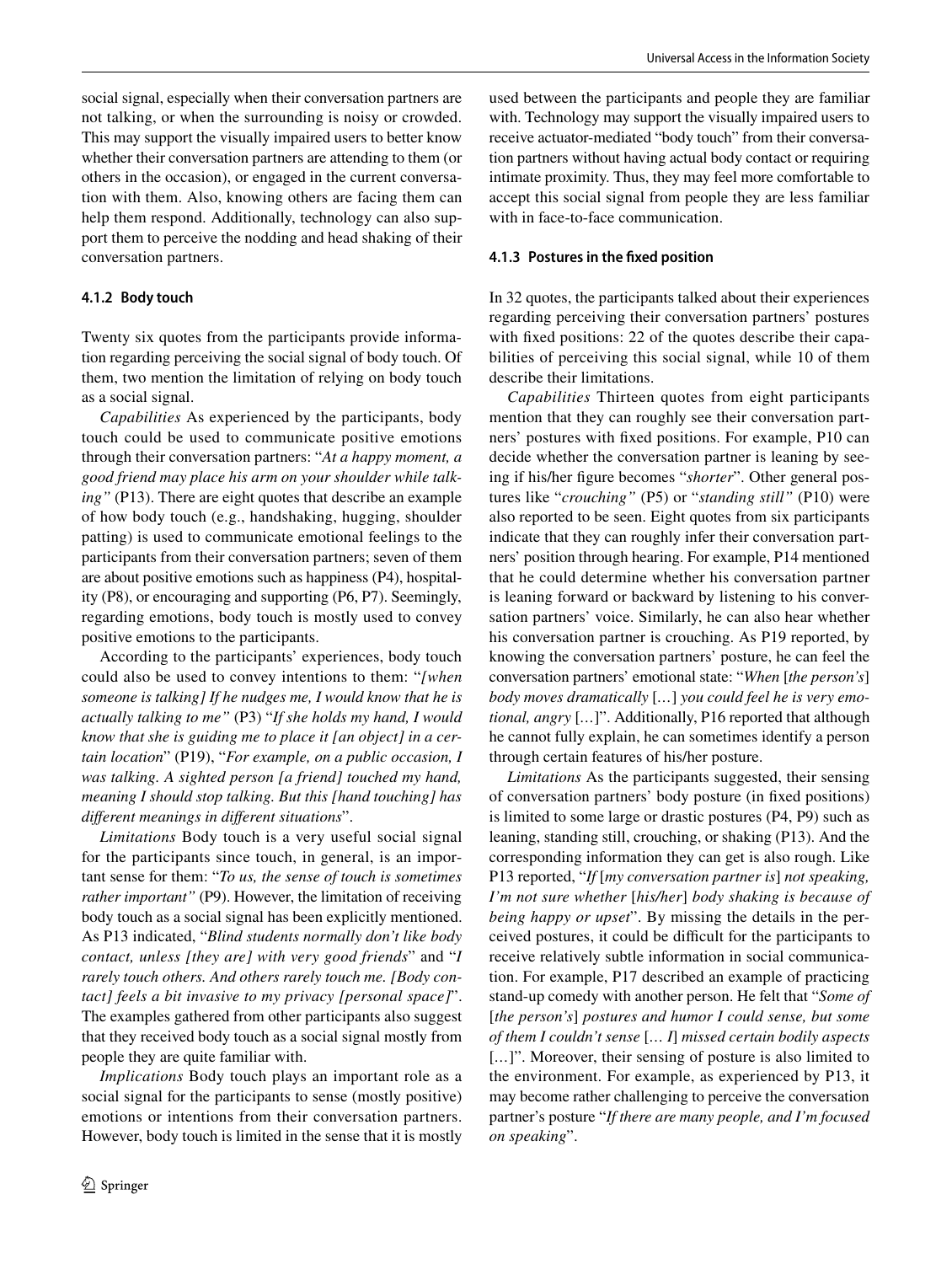*Implications* In sum, the participants could roughly sense some extended or drastic postures in the fxed position (e.g., leaning, crouching, and shaking) of their conversation partners during face-to-face communication. Moreover, they may sense the identity or emotion of their conversation partners through their postures. However, their sensing lacks detailed or subtle information and is limited to the environment. Technology may help them perceive the conversation partners' posture more accurately, especially when the surrounding is crowded or when their conversation partners are not talking. Also, technology may help them better perceive the details in postures to enrich this social signal for them.

#### **4.1.4 Postures in walking**

Eleven quotes from the participants are about perceiving the social signal of postures in walking. Ten of them describe their capabilities regarding perceiving this social signal.

*Capabilities* Eight quotes from five participants show that they mostly perceive this social signal through hearing the footsteps of their conversation partners. As reported by P16, through hearing the walking behavior of another person, he may be able to identify that person. "*I can identify diferent people based on their footsteps.* (P16)". P12 also experienced that the pace of walking might be a clue for a person's current state: "*If the person wants you for some [urgent] business,* [*…*] *the footsteps will sound more hurried than usual*". Interestingly, six out of eleven quotes (from P9, P10, P12, P16) suggest that the participants may also sense their conversation partners' emotional state from their walking behaviors. For example, P10 indicated that a person is probably happy "*If the footsteps sound slow and relaxed*". P16 experienced that "*The atmosphere feels diferent if* [*a person is*] *walking towards you angrily*".

*Limitations* P9 mentioned a limitation regarding perceiving walking posture of others: When he is also walking, he may bump into someone else unintentionally.

*Implications* To summarize, the participants can perceive walking postures by hearing their conversation partners' footsteps in daily communication. Relying on this social signal, they may be able to know the identity of a person or infer the current activities/emotions of the person. However, when they are also walking, they may need more accurate information about this social signal to avoid interfering with other people in walking.

#### **4.1.5 Hand and arm gestures**

Forty quotes from the interviews encompass the participants' perception of their conversation partners' hand and arm gestures in face-to-face communication. Among them, 20 quotes mention their capabilities of perceiving this social cue while 20 of them mentioning their limitations.

*Capabilities* Nine quotes from seven participants reported that they could roughly see the certain hand and arm gestures if the gestures are performed through the arm or the whole hand (e.g., pointing to a direction), or, in an extended/ drastic motion (e.g., waving, fapping). Four quotes (P1, P10, P11, P14) show examples that they could also hear certain extended/drastic gestures through the sounds of airfow, or clothes. Three quotes indicate that they could also sense the airfow caused by gestures through tactile feeling. Interestingly, three quotes (P10, P12, P17) inferred that they could sometimes roughly sense a close-by gesture through obstacle sense, e.g., P13: "*If someone waves a hand before my face, I can sense it. [It is] not the sound of airfow, [but] a feeling of being blocked. Not the sense of light neither. I couldn't tell exactly, probably that is the obstacle sense*".

*Limitations* Twenty quotes mention the participants' limitations of perceiving gestures. They especially experienced that they cannot perceive certain subtle gestures (e.g., scratching head, P5) or gestures performed only through fngers at all. They indeed experienced certain inconveniences caused by missing the hand or arm gestures in faceto-face communication. For example, "*Without gestures, on certain occasions that things cannot be said, others cannot convey information to me"* (P18). The inconvenience mentioned most (in fve quotes) is that the participants cannot sense their conversation partners' fngers pointing to certain directions. For example "*In Hong Kong, some people tend to point to somewhere and ask me to go there, but I can never understand that"* (P20), or "*When playing face*-*toface games… some people pointed to another person, and I couldn't see which one they were pointing"* (P15).

*Implications* In sum, the participants experienced that they can sometimes roughly sense certain extended/drastic gestures performed by the arm or whole hand; however, they were not able to sense relatively subtle gestures performed by fngers. The most frequently mentioned inconvenience of missing the gestures in face-to-face communication is that they cannot sense the pointing of their conversation partners' fngers.

### **4.2 Face and eye behavior**

The category *face and eye behavior* includes two sub-categories: *facial expressions*, as well as *gaze* and *eye contact*.

#### **4.2.1 Facial expressions**

Twenty-one quotes from the interviews describe the participants' perception of conversation partners' facial expressions. Among them, only one quote mentions the capability of her own facial expressions while 20 of them mention the limitations.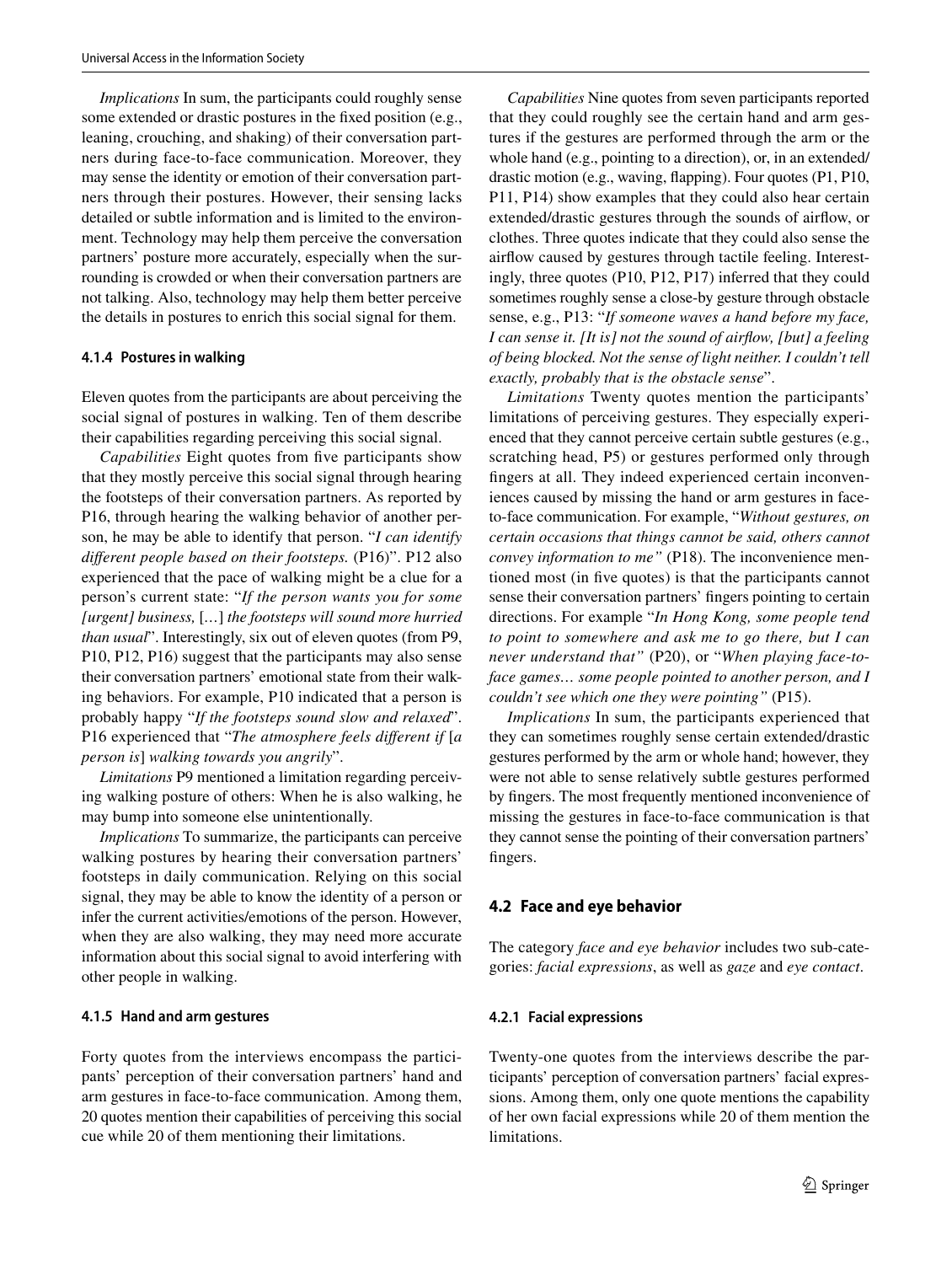*Capabilities* Participant P9 reported that generally, she could explicitly know facial expressions of her own by perceiving facial muscle movements when she was smiling or expressing anger.

*Limitations* Twenty quotes mention the participants' limitation of sensing facial expressions. P3 often lost interest in discussions. One possibility is that conversation partners' facial expressions could not impress him when they were discussing something excited. The majority of participants faced many difficulties in discerning conversation partners' subtle or complex feelings because they could not sense their conversation partners' facial expressions. Examples include "*In face*-*to*-*face communication, I cannot know my conversation partners' mood if they do not speak out"* (P7) or "*Sometimes my friend imitates a very funny expression in our conversation, but I cannot sense it and naturally do not know why other people laugh"*(P4), and"*I am not sensitive to conversation partner's positive feelings unless he is laughing* [*…*]*"* (P19). Misunderstandings sometimes occurred in face-to-face communication caused by missing facial expressions, e.g., "*My classmate said 'yes' and agreed with me, but actually he was unpleased and disagreed with me. I cannot feel his unhappiness from the voice tone, which sounds as usual"*(P5).

*Implications* Overall, all participants could not perceive conversation partners' facial expressions in face-to-face communication. Since facial expressions typically associate with emotions in evolutionary history [\[58](#page-17-12)], participants met difficulties in distinguishing conversation partners' emotions, sometimes even causing misunderstandings in faceto-face communication.

### **4.2.2 Gaze and eye contact**

Twenty-one quotes from the interviews describe the participants' perception of their conversation partners' eye behaviors in face-to-face communications. All of them mention the participants' limitations.

*Limitations* Twenty-one quotes mention the participants' limitation of sensing eye behavior. Because of missing eye behaviors, participants were unable to discover who or what conversation partners were looking at, which might impede the participants' performance in face-to-face communication. For example "*Many sighted people use eye contact to communicate with each other. A certain gaze may signal the end of speaking. I cannot feel the sighted conversation partners' gaze, which impedes me to join their discussions"* (P19), or "*In public space, the sighted sometimes use the gaze to stop talking that I cannot perceive and respond* [*…*]*"* (P12). P1 also stressed that due to a lack of the eye contact, he was unable to catch up the speed of discussions with sighted conversation partners. One possibility is the gaze which is an important sign for taking turns in conversations [[59\]](#page-17-13). The participants experienced difficulties in handling conversation turns when missing the eye contact. Interestingly, although P2 did not realize the importance of gaze in face-to-face communication, P11 and P12 tended to exaggerate the gaze function. They gained an understanding of gaze by reading novels and other literary works, especially some romance novels describing the eye contact between lovers. Such romance novels often use fgures of speech to vividly depict the gaze or eye contact, exaggerating their imagination toward the gaze function, e.g., "[*…*]*looking at a person's eyes can immediately know he is kind*-*hearted or not*[*…*]*"* (P11). Actually, even for the sighted people, it is still difficult for them to determine a person's inner character at frst sight.

*Implications* In sum, all participants could not perceive any conversation partners' eye behaviors in face-to-face communication. They understood gaze behavior from their own life experiences, mostly based on the communicative problems they met (e.g., difficulties in handling conversation turns). They seldom realized gaze behavior could link with many expressions of the feelings (e.g., expressing intimacy, providing liking, and attraction) [[47\]](#page-17-1). Some participants understood gaze by reading romance novels, which exaggerated their imagination toward the gaze function. They still had an indirect and fuzzy understanding regarding the eye behaviors.

## **4.3 Vocal behavior**

Thirty quotes from the interviews encompass the participants' perception of their conversation partners' vocal behaviors in face-to-face communications. All of them mention their capabilities of perceiving this social cue.

*Capabilities* Twenty-three quotes mention that participants could perceive the conversation partners' emotion from their vocal behaviors (e.g., tone, tempo, energy in the voice). Examples include: "*I perceive conversation partners' emotion primarily relying on their spoken language and tone in the voice. Otherwise, I hardly know their emotions"* (P3); "*People use a diferent tone of voice to convey diferent emotions. I can perceive their emotions only by their tone in conversations"* (P20). Three quotes (P2, P7, P16) describe participants' perception of intense feelings (e.g., conversation partners' anger and happiness) based on their vocal behavior. However, participants seemed to have a limitation of perceiving conversation partners' subtle feelings through their voice in face-to-face communication, at least they never reported such experiences in interviews: "*I can only distinguish the conversation partner is happy or angry by hearing his tone in the voice. I cannot distinguish other emotions by the tone"* (P16); "*I can know a conversation partner's facial expressions by the sound (e.g., crying or laughing)*" (P7). Nine quotes from eight participants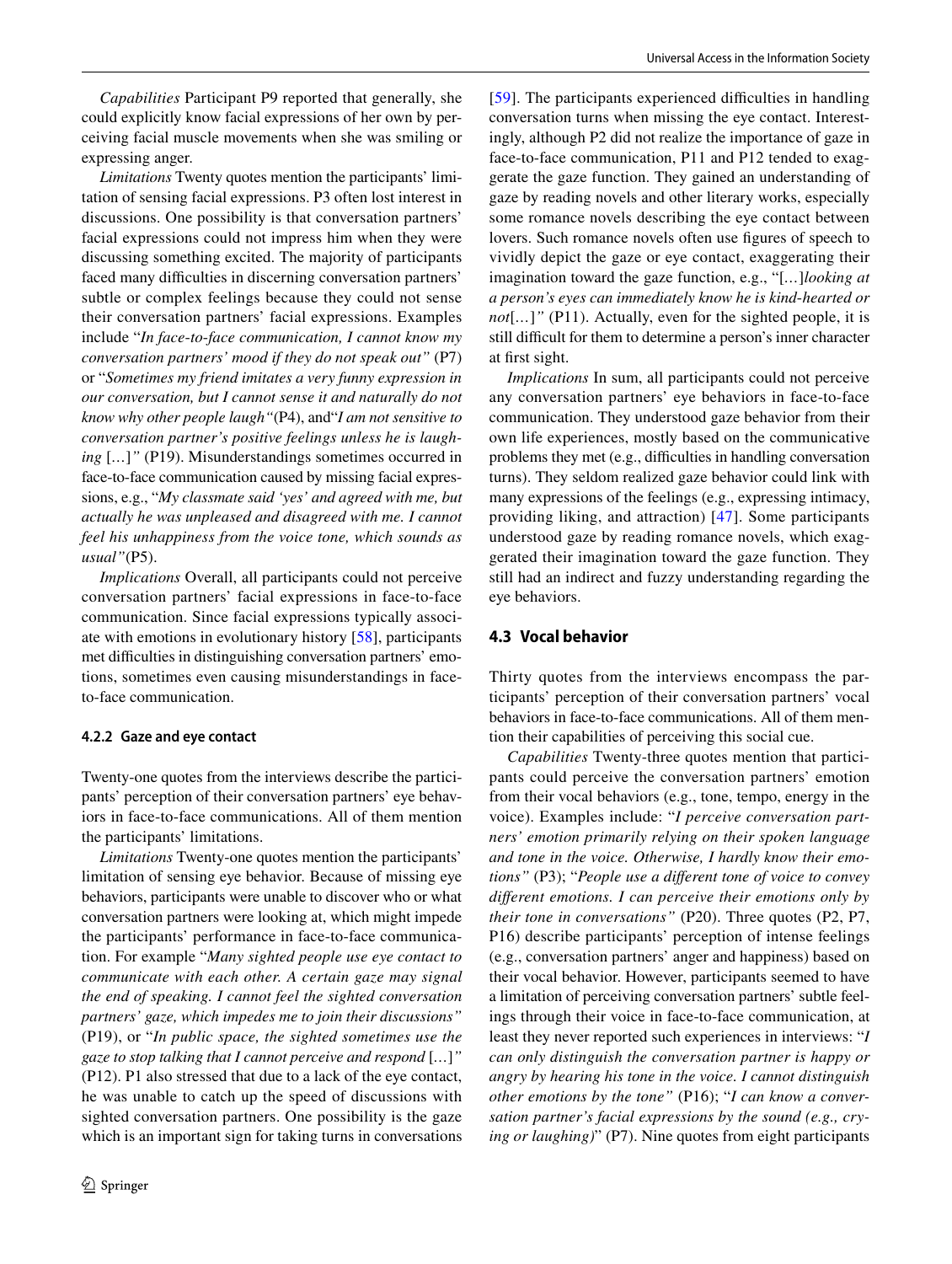mention their experiences of perceiving conversation partners' negative feelings by their vocal behaviors in face-toface communication, including a sigh, a harsh and impatient tone, awkward silence, as well as shortness of breath. For example, "*I can perceive a conversation partner's unhappiness from his tone and silence*" (P9), "*If the conversation partner becomes angry, she starts to be short of breath"* (P12). Four quotes from three participants (P3, P5, P17) mention that they perceived positive feelings by conversation partners' vocal behaviors, mostly relying on laughing. Only one quote stated that she could feel the conversation partner's kindness when he spoke in a very soft tone (P17).

*Implications* In sum, participants could perceive a person's emotions by vocal behaviors: If the voice is soft and gentle, participants tend to believe the conversation partner is pleasant; if the conversation partner speaks rudely and loudly, they probably think s/he is angry. The participants could explicitly distinguish conversation partners' intense feelings in conversations. However, they were not sensitive to understand subtle feelings from conversation partners' vocal behaviors. They seemed to perceive more negative rather than positive feelings by conversation partners' voice.

# **4.4 Space and environment**

Twenty four quotes describe how the participants perceive the social signals belonging to space and environment, among which 17 quotes are about their capabilities and seven about their limitations.

*Capabilities* Seven quotes from five participants mention that they sense this social signal through hearing. For example, as P4, P15, P17 reported, they can hear how their conversation partners interacted with the environment through the sounds of artifacts being moved. Other quotes mention examples that the participants also sensed this social signal through touch (three quotes) or obstacle sense (four quotes). For example, P20 reported that while having a conversation, "*I like to touch those things that I can't see"* and this may help him better understand about the conversation. Another example from P12′s experience is about obstacle sense: He is sometimes able to feel certain objects approaching in front of him when *"*[*my*] *attention is focused*," and "*the surrounding is very quiet*". The participants reported that by sensing this social signal, they could know not only what their conversation partners are doing with the surroundings, but also what their emotional state is (P4, P9, P15, P17). For example, P15 reported that he could tell that a person may be unhappy if s/he closed the door loudly. Similarly, P4 experienced that if a person "*puts something down very hard, then you know he is not happy*".

*Implications* In sum, the participants mentioned that they could sometimes roughly perceive the social signal regarding space and environment through hearing, touch, or obstacle sense. This social signal can help them to know how their conversation partners interact with spatial and environmental factors during the conversation and how their conversation partners' emotional state may be. However, they may need richer information regarding this social signal to help them better participate in the conversation which involves interaction with artifacts. They may also need to be informed of the changes in the environment or things made by others to reduce inconvenience in face-to-face occasions.

#### **4.5 Physical appearance**

The social signal of physical appearance was rarely mentioned by the participants. Three quotes report the participants' experiences regarding perceiving it. One quote mentions a participant's (P9) capability of perceiving this social signal: "*I can roughly see the shape of people, and the color of their clothes*". Two quotes mention the participants' (P7, P10) experienced limitations regarding missing this social signal in interpersonal communication. As P10 experienced, missing this social signal disappointed her because she could not recognize the familiar people before the conversation. As she put it, "*If it is a familiar person, it would be nice that I know who the person is so that I can greet the person beforehand. That can show my warmth*". Therefore, the designed technology could help the visually impaired users to recognize the physical appearance of an adjacent person before the conversation.

# **5 Discussion**

Our research aimed to contribute vivid and contextual empirical knowledge regarding visually impaired users' perception of social signals in their real-life occasions. In order to do so, we have gathered rich qualitative data based on our participants' lived experiences. We are motivated by the fact that although supporting the social signal perception of visually impaired users has become a timely topic, there still lacks comprehensive understanding about their reallife needs in face-to-face communications. Our fndings are intended to help researchers or designers to empathize with this group of users, contextualize their design challenges, and identify new design opportunities.

The present research has extensively investigated participants' lived experiences regarding their limitations, as well as their capabilities. We argue that to properly frame this group of users' needs, understanding their capabilities is just as important as understanding their limitations. This is because sometimes, assistive technologies may underestimate users' ability and therefore overly support users or unintentionally emphasize users' disabilities [[17](#page-16-7)], leading to a negative impact on visually impaired people in social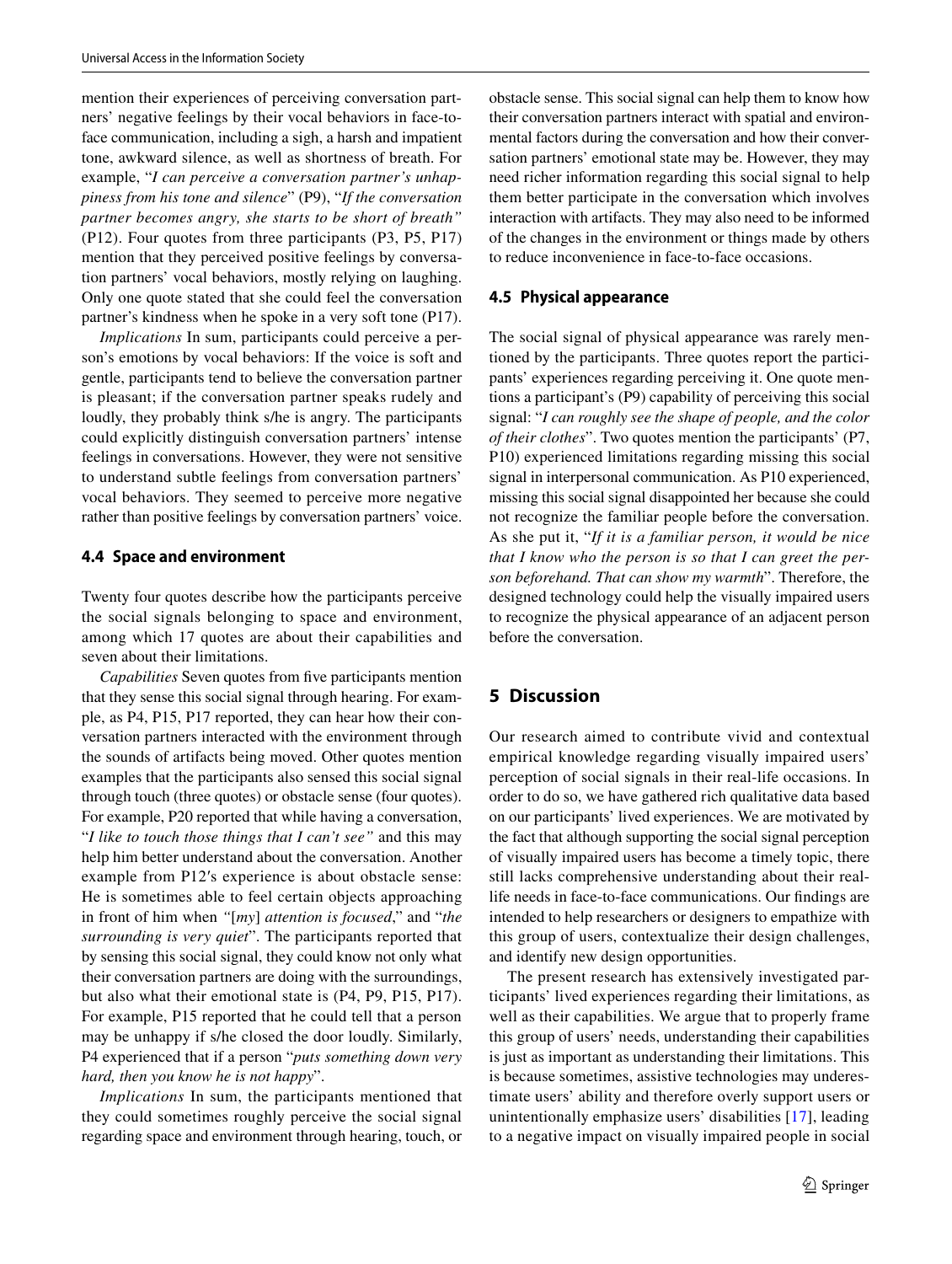As indicated in the data obtained, in general, the participants shared more experiences of their capabilities than limitations: Among the 247 quotes, 150 quotes are about their capabilities and 97 about their limitations. Our research has been based on the existing taxonomy of social signals established for sighted people, since there is no taxonomy or framework of social signals specifcally for visually impaired users. Nonetheless, the overview of our participants' experiences of social signals indicates a difference from the existing taxonomy established for sighted people: 1) Facial expression and gaze are not perceivable; 2) small posture and gesture are difficult to receive;  $3$ ) physical appearance is rarely talked. However, according to the reported capabilities, the participants could perceive social signals through their compensatory modalities (e.g., hearing, touch, smell, and the obstacle sense). Such compensatory mechanism is also reported by some neurophysiological research, which has found that visually impaired people's other sensory modalities (such as hearing and touch) could be enhanced due to loss of visual input [[60](#page-17-14)]. The above fndings therefore suggest that although visually impaired users have certain limitations in terms of social signal perception (e.g., low resolution of their received social signals, or limitations of environmental factors), they have also developed their own way of perceiving social signals, which reveals a diferent pattern than that of sighted people and which ought to be better and more systematically understood by future studies. As a result, it is deemed meaningful for future research to establish the taxonomy of social signals which is specifcally for visually impaired people.

Interestingly, as also addressed in our fndings, sight was still reported to be relied on by many low-vision participants in perceiving social signals such as rough postures and gestures. Moreover, social signals (e.g., smile, nod) often associate with emotional expressions. In our findings, the participants reported difficulties in discerning conversation partners' subtle or complex emotional feelings which are often revealed by rather nuanced behaviors, e.g., smile. Additionally, our participants reported more negative emotional feelings (21 quotes) than positive emotional feelings (14 quotes) that they perceived from their conversation partners during face-to-face communication.

In the remaining of this section, we will further generalize and discuss our rich empirical findings along the reported capabilities, limitations as well as design implications.

# **5.1 Understanding capabilities**

*Hearing* It is viewed as a dominant way for the participants to perceive social signals in face-to-face communication. Participants could perceive conversation partners' feelings about their vocal behaviors (e.g., tone, tempo, energy in the voice). They sense their conversation partners' facial orientation mostly roughly through hearing (i.e., listening to their conversation partners' voice). P14 also mentioned that he could determine whether his conversation partner is leaning forward or backward through listening to his voice. Loss of visual input can enhance the visually impaired people's performance in the remaining sensory modality (e.g., hearing) through compensatory brain reorganization and attention shifts [[60](#page-17-14)]. Such fndings are also consistent with the existed mainstream solution in the accessible technology: auditory assistive systems for visually impaired users that adopt auditory signals as the substitution for the vision  $[61, 62]$  $[61, 62]$  $[61, 62]$  $[61, 62]$  $[61, 62]$ .

*Sight* Interestingly, we found that the visually impaired participants still rely on the sight to perceive social signals in face-to-face communication. P9 stated: "*If you still have a certain vision, you will rather rely on it*". Seven low-vision participants reported that they could roughly see the certain hand and arm gestures if the gestures are performed through the arm or the whole hand, or in an extended or drastic motion.

*Touch* Touch is another important modality for the participants to perceive social signals in face-to-face communication. In certain situations, touch can contextually convey intentions and meanings to the participants. For example, hand touch may indicate a stop for talking. Touch can also be used to convey emotions to the participants from their conversation partners, e.g., hugging and shoulder patting express encouraging and supporting.

*Obstacle sense* Seven quotes describe that the participants can sometimes roughly sense a close-by gesture through obstacle sense in face-to-face communication: P12 was sometimes able to feel certain objects approaching in front of him when his attention was focused, and the surroundings were very quiet. The experimental psychologists have long investigated the obstacle sense [[63](#page-17-17)] and demonstrated that congenitally blind people have the obstacle sense to perceive a nearby object accurately, mostly relying on the spatial auditory information.

*Smell* P11 described he could identify people by their body smell: "*I can identify diferent people by their footsteps and smells. The frst step is a smell, but sometimes it is cheating. So I also use footsteps as assistance* (*e.g., some people walk slowly, and some others have heavy footsteps*)". Although this participant demonstrated a good olfactory ability to identify people, smelling still has limitations: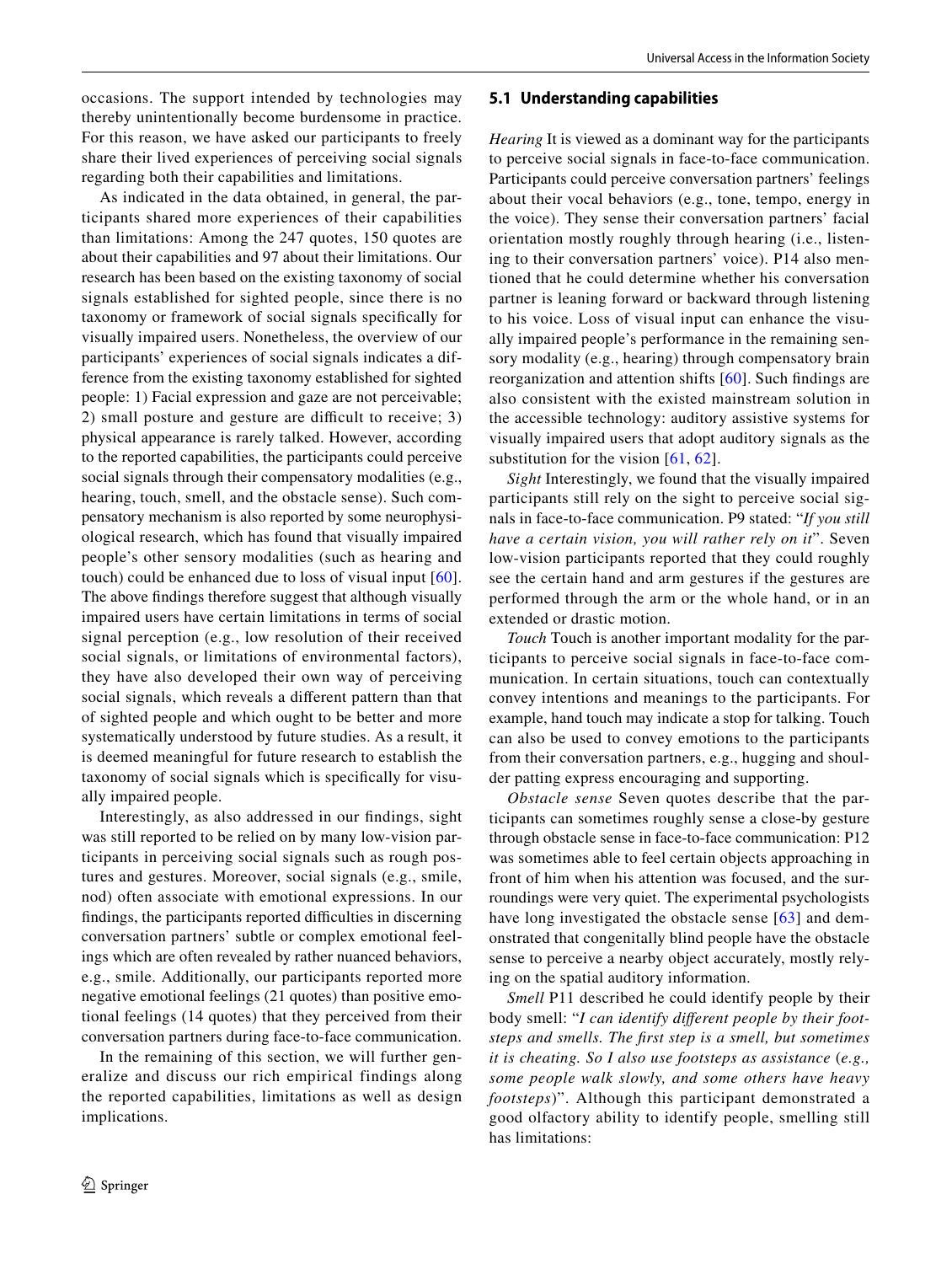- (1) Some smells are very similar and sometimes easy to be mixed up;
- (2) A person's smell may change after a period. It is not possible for the participant to identify the change, even when it comes from his close friend.

# **5.2 Understanding limitations**

*Subtle Information* Based on our fndings, the participants have limitations of perceiving subtle information in social signals, including fnger gestures, gaze, facial expressions, nodding, and handshaking. Many participants could not sense their conversation partners' fngers pointing in certain directions. None of the participants could sense conversation partners' gaze information in face-to-face communication. They seldom realized that gaze behaviors could convey positive emotional expressions (e.g., intimacy, attraction). They had a fuzzy understanding of the gaze and eye contact. None of the participants could sense conversation partners' facial expressions. Since facial expressions link with emotions, participants had difficulties in sensing conversation partners' emotions or feelings in conversations, which may cause misunderstandings in their communication.

*Positive Signals* We found that the participants reported more negative (21 quotes) than positive emotions (14 quotes) in face-to-face communication. The possibility is they received less positive signals in a conversation due to the lack of sensing subtle gestures and facial expressions from their conversation partners (e.g., eye contact, smile, nod, and thumbs up). Such positive signals can efectively help the participants feel more confdent in conversations. On the other hand, it was easier for the participants to sense negative feelings through conversation partners' harsh tone, big and sharp hand/body gestures, or even close the door loudly. P19, for example, could feel the conversation partner was very emotional and angry since that person's body was moving dramatically.

As experienced by the participants, body touch is frequently used to convey positive emotions through their conversation partners (e.g., handshaking, hugging, shoulder patting). However, they receive body touch mostly from people they are quite familiar with, for example, blind students normally do not like body touch unless they are with close friends. According to Ahmed et al. [[64\]](#page-17-18), due to the visual impairments, visually impaired people's needs for security and privacy have been strengthened.

*Environment* The participants hardly distinguish conversation partners' social signals in noisy surroundings (e.g., facial orientation, gestures, and postures). If the surrounding environment is very noisy or crowded, it is very challenging for the participants to sense a conversation partner's facial orientation or gestures and postures. For example, P4 could not decide who was speaking to him if many people were sitting around him. Furthermore, the participants hardly distinguish conversation partners' social signals if their partners are quiet or reticent. Since they cannot use hearing as a compensatory modality in such situations, the participants seldom distinguish their partners' social signals (e.g., facial orientation, gestures, and postures). Thus, they may mistake the conversation partners' real intentions and emotions. Due to a lack of perceiving social signals, the participants have trouble to infer and predict conversation partners' attitudes and the responses (e.g., how a sighted conversation partner will react to them). Therefore, they hardly initiate a conversation and often adopt a passive strategy of participation (such as being just listening) in face-to-face communication [[4\]](#page-15-3).

### **5.3 Generalizing design implications**

Based on our fndings, we generalize several design implications to inform the design of future HCI systems to support visually impaired users' social signal perception.

As we have presented in the Findings section, the rich results presented in our analysis have yield a broad range of examples encompassing diferent types of social signals. These examples could contribute vivid empirical understanding about lived experiences of our target group in perceiving social signals, which might help future researchers/designers to identify possible opportunities to study on and design for. Therefore, this subsection aims to further generalize and discuss the implications identifed, in order to more explicitly showcase some of the potential design opportunities.

However, several points are to be noted here before presenting our generalized implications. First, our research is intended to provide a wide range of vivid examples, as well as a comprehensive overview of our target group's lived experiences regarding social signals. For this reason, our data gathering and analysis, which are based on a comprehensive taxonomy of social signals [[2\]](#page-15-1), have led to a rather broad range of implications. These implications could thereby inform and inspire a wide range of assistive technologies. As a result, our generalized implications and opportunities in this paper are not aimed for developing one single system that incorporates all types of social signals to assist visually impaired users. Instead, our generalized implications and opportunities can be considered separately by researchers/designers when exploring diferent types of assistive technologies regarding diferent social signals. It is rather clear that for now, a unitary system supporting all types of mentioned social signals may not be a feasible technological solution in practice. Moreover, based on our data, we believe that in diferent specifc use scenarios, visually impaired users may have diferent needs regarding social signals. For example, during a face-to-face game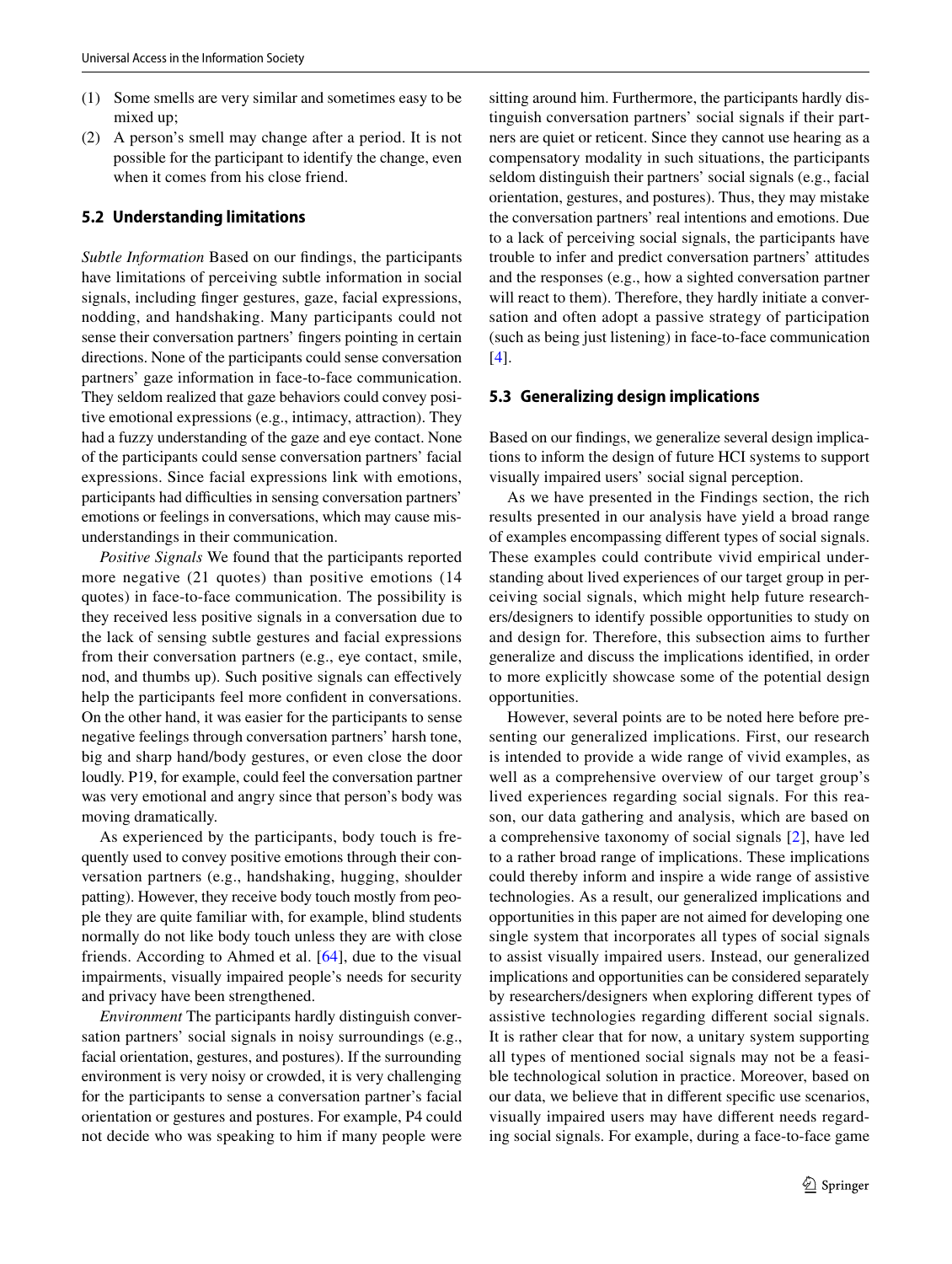(e.g., Werewolves of Miller's Hollow), a visually impaired user may need to be supported in perceiving hand gesture or fnger-pointing directions of his/her conversation partners more than other types of social signals. Thereby, when generalizing and discussing each specifc implication for design, we will use examples that encompass diferent types of systems (or using diferent modalities) rather than an example of a single unitary system that supports users' perception of all the social signals.

Second, the examples which we will use to illustrate each generalized implication are intended to explicitly connect our empirical fndings to possible design opportunities. It is for this reason that we have based these examples on current technological solutions, in order to demonstrate how the current available techniques/systems could be feasibly utilized to address the identifed opportunities. However, these examples are not intended to serve as ready design concepts for researcher/designers to directly adopt in future research/ development. Instead, we believe that by using these examples to concretely explain our identifed opportunities, future designers/researchers could ideate their own novel technical or design solutions to address these opportunities. We will now generalize and discuss our design implications and opportunities as follows.

(1) *Facial expressions perception* In our study, we found that all participants could not sense their conversation partners' facial expressions. Due to this, most participants experienced difficulties in discerning conversation partners' subtle or complex feelings. Several systems have been developed for detecting facial expressions, i.e., extracting facial features from the detected face region and analyzing the motion of facial features  $[16, 17, 28-30]$  $[16, 17, 28-30]$  $[16, 17, 28-30]$  $[16, 17, 28-30]$  $[16, 17, 28-30]$  $[16, 17, 28-30]$  $[16, 17, 28-30]$ . Such systems provide possibilities for visually impaired people to explicitly receive conversation partners' facial expressions and feelings. For example, Krishna et al. [[33\]](#page-16-23) implemented a vibrotactile glove prototype to help a blind user to access facial expressions of a conversation partner. Diferent vibration patterns stand for seven universal facial expressions of a person. However, identifying seven vibration patterns may

increase the cognitive load of visually impaired people and reduce their engagement in conversations. It is not a perfect design solution to convey several kinds of facial expressions to visually impaired people. In the interviews, P19 mentioned he was not sensitive to conversation partners' positive feelings unless he is laughing. Gruebler et al. [\[65](#page-17-19)] presented a wearable device that can read positive facial expressions using facial electromyographic signals. This device can be used to detect the conversation partners' smile and happiness and then convert such positive signals to the corresponding auditory or tactile signals that a visually impaired user can perceive. The smile detection technologies encourage visually impaired people to be more confdent in conversations.

(2) *Gaze signals perception* As we have found in our study, because of lacking gaze and eye contact, the participants could not catch up the speed of discussions with sighted conversation partners. Lack of eye contact might cause a sighted person to feel that a visually impaired person is not fully engaged in communication [\[3\]](#page-15-2). Therefore, HCI designers and developers may consider assisting visually impaired people to perceive gaze signals from the sighted conversation partners and to simulate the appropriated gaze for them as a visual reaction. For example, Qiu et al. [[66](#page-17-20)] proposed a wearable device, namely tactile band, aiming at helping a blind person to feel attention (gaze signals) from a sighted conversation partner (Fig. [3](#page-13-0)). The tactile band can map the gaze from sighted to the corresponding tactile signal that the blind person can perceive in real time. Qiu et al. [\[67](#page-17-21)] also presented a functional work-in-progress prototype, E-Gaze (glasses), an assistive device based on an eye-tracking system. E-Gaze simulates gaze behaviors for visually impaired people as a visual reaction, especially establishing the "eye contact" between blind and sighted people. Many researchers studied gaze behaviors between eastern and western cultures [[68](#page-17-22)[–70](#page-17-23)]. Senju et al. [[70\]](#page-17-23) found that Western culture values the maintenance of eye contact, while Eastern culture requires fexible use of eye contact and gaze aversion. Therefore, it is important to implement the gaze model that is aware of cultural distinctions in future work.

<span id="page-13-0"></span>

Fig. [2](#page-6-1) [[67](#page-17-21)]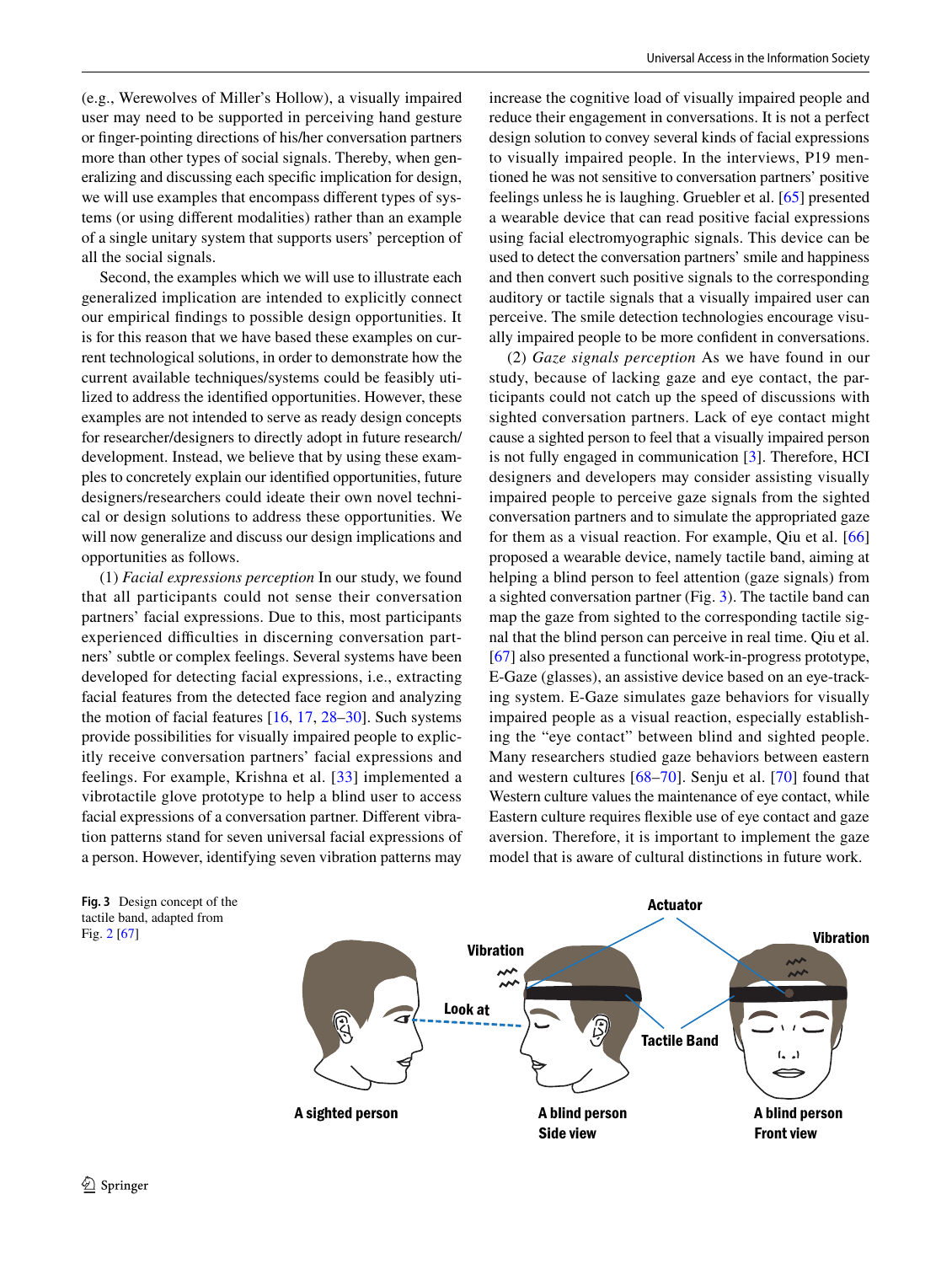(3) *Head poses recognition* As Utsumi et al. [[71\]](#page-17-24) suggested, the head pose is a signifcant cue for indicating the user attention, conveying rich and interpersonal information. However, our fndings suggest that the participants cannot distinguish conversation partners' head poses (e.g., facial orientation, nodding, head shaking) if their conversation partners are not talking or the surrounding is noisy or crowded. Murphy-Chutorian et al. [[72](#page-17-25)] introduced technologies regarding head pose estimation in computer vision, including a full 3D orientation and position of a head. This technology might be used to support visually impaired people to perceive various head poses of their conversation partners. For example, imagine a bracelet that can help a visually impaired person to know who is facing him by using a subtle vibration. Additionally, the auditory feedback via headphones can also support him to know the nodding and head shaking of conversation partners.

(4) *Extending "body touch"* Touch and hearing are both important modalities for visually impaired people to perceive external information. However, as refected in our fndings, touch was more limited than hearing as compensation to the vision for perceiving certain social signals: As indicated by some participants, they only felt comfortable to have body contact with familiar ones. As P20 put, "I don't like to be touched by people during the conversation, but I like to touch things that I cannot see". Therefore, to better leverage touch in social signal perception, the technology could enable actuator-mediated "body touch" without requiring body contact, which may lower the threshold for the visually impaired users to accept "body touch" from less familiar conversation partners. For example, a conversation partner could remotely "nudge" a visually impaired user to quietly or subtly convey certain social intention (e.g., "can I have your attention please?").

(5) *Finger gesture recognition* While considered to be relevant in face-to-face communication, hand or finger gestures, such as fnger-pointing (to indicate directions or objects), are difficult for the participants to perceive. Therefore, the technology could be designed to recognize these gestures and translate them into another modality for visually impaired users. For example, a camera-based sensor recognizes the conversation partner's fnger-pointing. A wrist-worn multichannel vibrotactile interface then gives a clue to the visually impaired user on which direction the conversation partner is pointing to.

(6) *Shared surrounding with others* As already mentioned, visually impaired people could miss social signals regarding the environment and space, i.e., how their conversation partners interact with the surrounding things, what changes have been made for the local orders of the things, etc. Moreover, as mentioned by the participants, missing such signals can cause inconvenience in face-to-face social interaction. Therefore, the design of computing devices, or Internet of Things systems for certain contexts, could consider how to facilitate the shared use for both sighted users and visually impaired users. For example, an Internet of Things environment designed for a shared space could give relevant and unobtrusive clues to its visually impaired users on what changes (e.g., the placement of the air conditioner remote control) have just been made to the environment by their conversation partners.

(7) *Vision augmentation* As refected in our data, vision was still quite often reported as an important modality to (roughly) perceive certain social signals. For example, as experienced by some participants (P1, P2, P3, etc.), although they could not see facial expressions of their conversation partners, they can see roughly the big gestures or postures. According to P9, "if you still have a certain vision, you will rather rely on it". Therefore, the technology could also be designed to enhance the visual perception of social signals for visually impaired users. Augmented reality (AR) technology has been widely explored for visually impaired users to recognize others. Ruffieux et al. [\[73](#page-17-26)] developed a multimodal AR smart glasses system to help visually impaired people to identify faces. The glasses system provides visually impaired people with both audio and visual feedbacks (e.g., displaying name of the person on the glasses screen). Sandnes [\[74\]](#page-17-27) interviewed three visually impaired people and identifed their main challenge of identifying people's faces in social interactions. Further, Sandnes and Eika [[75\]](#page-17-28) introduced a wearable AR display to identify people. By using face recognition software, this wearable device identifes a person and the name is displayed as a textual cue, or a familiar photograph of the person can be displayed. In addition, to identify people's faces, we argue that AR technology could also be used to recognize people's facial

<span id="page-14-0"></span>

**Fig. 4** Example of using AR to assist low-vision users to perceive facial expressions. The AR glasses use facial recognition techniques to sense the facial expressions of user's conversation partners, and superimpose color patches onto their faces as low-res indicators to convey their general types of expressions to the low-vision users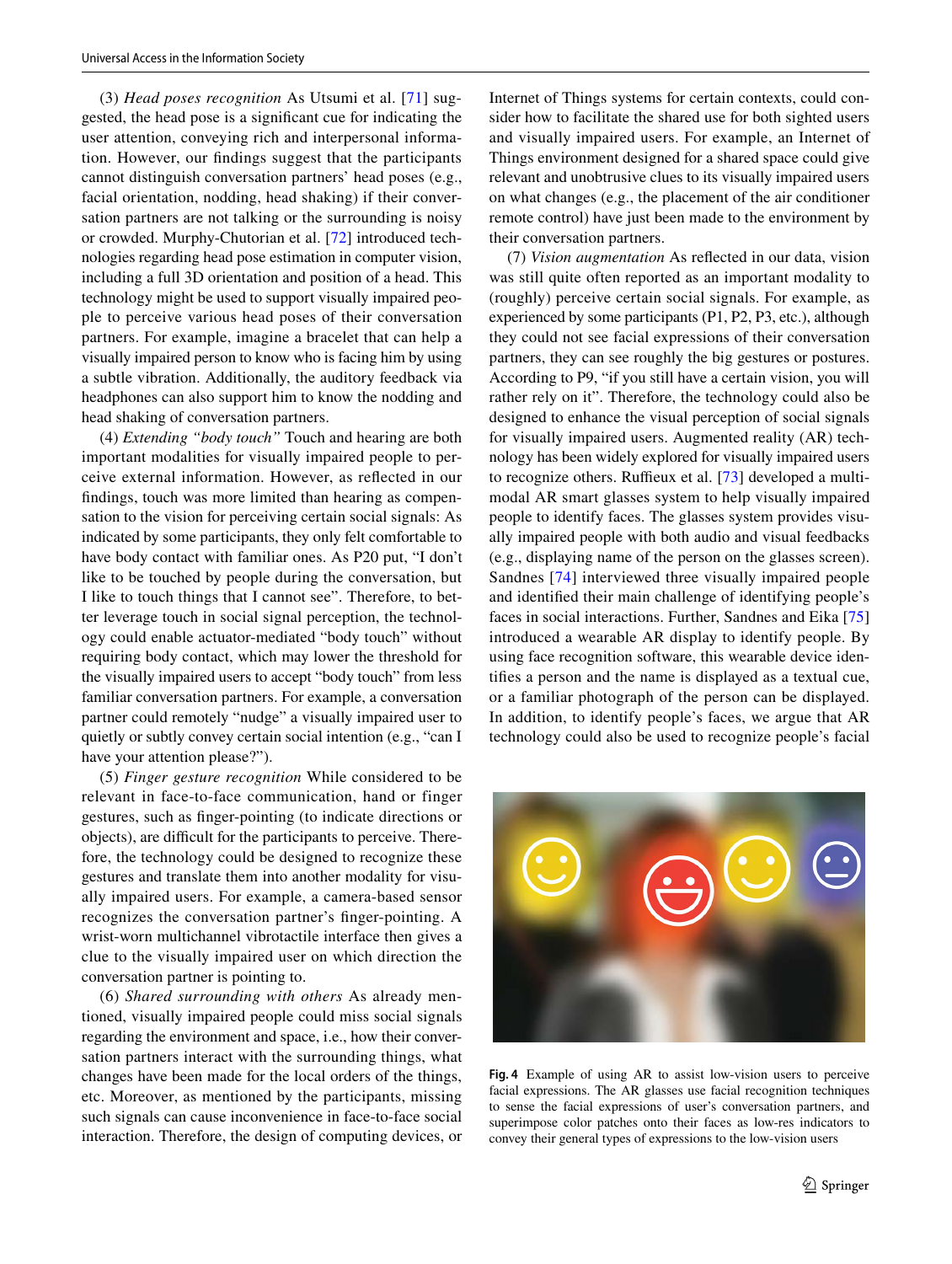expressions in conversation scenarios. Imagine a pair of AR glasses gives a clue to its visually impaired user on what the conversation partner' facial expression is, through color patch superimposed on their faces (Fig. [4\)](#page-14-0). Figure [4](#page-14-0) shows that the AR glasses could use a current facial recognition technique to sense the type of facial expressions a user's conversation partners are having. Then, it can superimpose diferent color patches onto the faces of the user's conversation partners. This way, through a simple and perceivable color code, a low-vision user might generally tell the mood of his/her conversation partner(s).

## **5.4 Limitations and future work**

In the present section, we acknowledge the limitations of our study and the opportunities for future work. First, the participants' age ranges from 16 to 29, and this relatively young group has a limitation in representing other age groups of visually impaired people, such as the elderly. They experience a gradual loss of vision at later stages of life. Second, in our study, in order to gather a large group of participants with diverse conditions of visual impairment, we conducted our investigations in two diferent locations: Hong Kong and Yangzhou, which are far from each other. This was one of the reasons that an online interview approach was opted. However, ethnographic interviews could be conducted in the future by similar studies in order to gather richer insights in this topic. Third, in real life, the communicative activities often involve both blind and sighted people. It would also be interesting in the future to investigate lived experiences from the perspective of the sighted: For example, how they experience their conversations with visually impaired people. Such sighted people would be teachers in special education school, parents, and friends, who have plenty of opportunities to communicate with our target group. We may identify new design opportunities from sighted people's interpretations. Finally, in this study, all participants share one cultural background. While this may help us understand social signals under a consistent cultural context, it would be meaningful to also extend our investigation to a multicultural group in the future so that we will be able to understand how cultural diferences may infuence visually impaired people experience social signals.

# **6 Conclusion**

The qualitative fndings in this paper provide concrete and fruitful pieces of evidence toward understanding the social signal perception of visually impaired people. The results of this work would beneft researchers who are studying accessibility technologies. Furthermore, the present work provides a research foundation for further development of accessibility technologies for visually impaired people to improve their social lives. More specifcally, to better understand visually impaired people's experiences of social signal perception in face-to-face communication, we conducted online interviews with 20 visually impaired people. Our fndings reveal an overview of the participants' lived experiences of their social signal perception. This overview difers from the existing taxonomy based on sighted people's social signal perception. Due to their visual impairment, the participants perceived social signals through their compensatory modalities (e.g., hearing, touch, smell, and the obstacle sense). Diferent from what was initially expected, sight was still reported by many participants to perceive certain social signals (e.g., rough postures and gestures). Besides, the participants experienced difficulties in discerning conversation partners' feelings since social signals (smile, thumbs up, etc.) sometimes associate with positive feelings. Finally, we identify design opportunities to support visually impaired users' social signal perception such as perceiving facial expressions and head pose, supporting recognizing of fnger gestures, as well as promoting inclusiveness of systems for shared use.

**Acknowledgements** We would like to thank Gordon, Xiang Cheng, and Liang Zang for helping us organize the participants from Hong Kong Blind Union and Yangzhou Special Education School. This research is supported by the China Scholarship Council and facilitated by the Eindhoven University of Technology.

**Author contribution** S Q, P A, J H contributed equally to this work as co-frst authors.

#### **Compliance with ethical standards**

**Conflict of interest** On behalf of all authors, the corresponding author states that there is no confict of interest.

# **References**

- <span id="page-15-0"></span>1. World Health Organization, "Visual impairment and blindness," Oct-2017. <http://www.who.int/mediacentre/factsheets/fs282/en/>. Accessed: 27-Dec-2017
- <span id="page-15-1"></span>2. Vinciarelli, A., Pantic, M., Bourlard, H.: Social signal processing: survey of an emerging domain. Image Vis. Comput. **27**(12), 1743–1759 (2009)
- <span id="page-15-2"></span>3. Van Hasselt, V.B.: Social adaptation in the blind. Clin. Psychol. Rev. **3**(1), 87–102 (1983)
- <span id="page-15-3"></span>4. Goharrizi, Z.E.: Blindness and Initiating Communication. University of Oslo, Oslo (2010)
- <span id="page-15-4"></span>5. Grifn, E.A.: A First Look at Communication Theory. McGraw-Hill, New York (2012)
- <span id="page-15-5"></span>6. Naraine, M.D., Lindsay, P.H.: Social inclusion of employees who are blind or low vision. Disabil. Soc. **26**(4), 389–403 (2011)
- <span id="page-15-6"></span>7. Kemp, N.J., Rutter, D.R.: Social interaction in blind people: an experimental analysis. Hum. Relat. **39**(3), 195–210 (1986)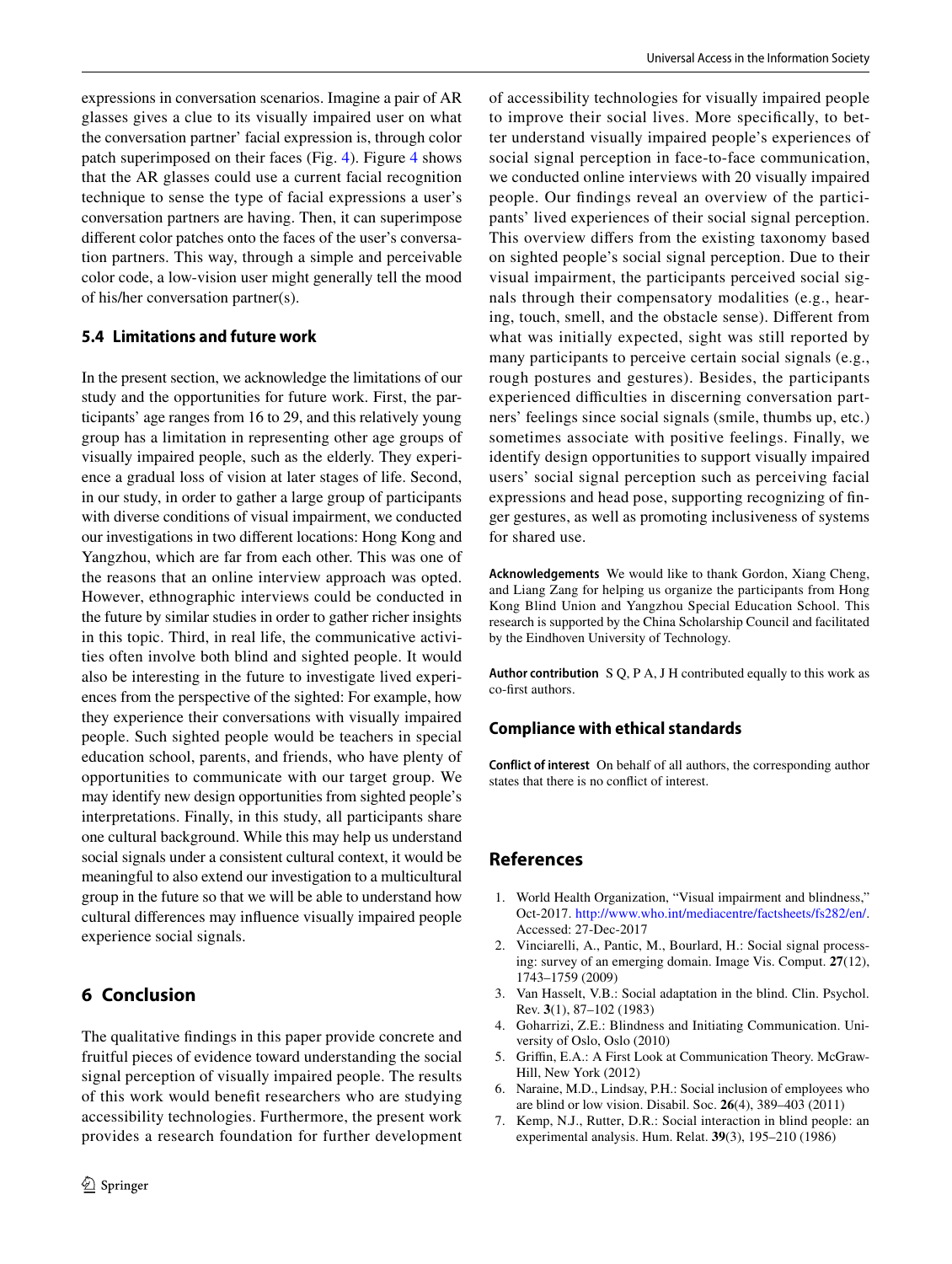- <span id="page-16-0"></span>8. Baumeister, R.F., Leary, M.R.: The need to belong: desire for interpersonal attachments as a fundamental human motivation. Psychol. Bull. **117**(3), 497–529 (1995)
- <span id="page-16-1"></span>9. Maslow, A.H.: Personality and Motivation. Harper, New York (1954)
- <span id="page-16-2"></span>10. Brock, M., Kristensson, P. O.: Supporting blind navigation using depth sensing and sonifcation. In: Proceedings of the 2013 ACM Conference on Pervasive and Ubiquitous Computing Adjunct Publication, pp. 255–258. ACM (2013)
- 11. Galioto, G., Tinnirello, I., Croce, D., Inderst, F., Pascucci, F., Giarré, L.: Sensor fusion localization and navigation for visually impaired people. In: 2018 European Control Conference (ECC), pp. 3191–3196. IEEE (2018)
- 12. Botzer, A., Shvalb, N.: Using sound feedback to help blind people navigate. In: Proceedings of the 36th European Conference on Cognitive Ergonomics, Article 23, p. 3. ACM (2018)
- <span id="page-16-3"></span>13. Yusoh, S. M. N. S., Nomura, Y., Kokubo, N., Sugiura, T., Matsui, H., Kato, N.: Dual mode fngertip guiding manipulator for blind persons enabling passive/active line-drawing explorations. In: International Conference on Computers for Handicapped Persons, pp. 851–858. Springer, Berlin (2008)
- <span id="page-16-4"></span>14. Goncu, C., Marriott, K.: GraCALC: an accessible graphing calculator. In: Proceedings of the 17th International ACM SIGAC-CESS Conference on Computers & Accessibility, pp. 311–312. ACM (2015)
- <span id="page-16-5"></span>15. Prescher, D., Weber, G., Spindler, M.: A tactile windowing system for blind users. In: Proceedings of the 12th international ACM SIGACCESS conference on Computers and accessibility, pp. 91–98. ACM (2010)
- <span id="page-16-6"></span>16. Milne, L. R., Bennett, C. L., Ladner, R. E., Azenkot, S.: Braille-Play: educational smartphone games for blind children. In Proceedings of the 16th international ACM SIGACCESS conference on Computers & accessibility, pp. 137–144. ACM (2014)
- <span id="page-16-7"></span>17. Shinohara, K. Wobbrock, J. O.: In the shadow of misperception: assistive technology use and social interactions. In: Proceedings of the SIGCHI Conference on Human Factors in Computing Systems, pp. 705–714. ACM (2011)
- <span id="page-16-8"></span>18. Neto, L.B., Grijalva, F., Maike, V.R.M.L., Martini, L.C., Florencio, D., Baranauskas, M.C.C., Rocha, A., Goldenstein, S.: A kinect-based wearable face recognition system to aid visually impaired users. IEEE Trans. Hum. Mach. Syst. **47**(1), 52–64 (2017)
- <span id="page-16-9"></span>19. Astler, D. et al.: Increased accessibility to nonverbal communication through facial and expression recognition technologies for blind/visually impaired subjects. In: The Proceedings of the 13th International ACM SIGACCESS Conference on Computers and Accessibility, pp. 259–260. ACM (2011)
- <span id="page-16-10"></span>20. Yin, R.K.: Case Study Research And Applications: Design and Methods. Sage Publications, Thousand Oaks (2017)
- <span id="page-16-11"></span>21. Sears, A., Hanson, V.L.: Representing users in accessibility research. In: Proceedings of the SIGCHI Conference on Human Factors in Computing Systems, pp. 2235–2238. ACM (2011)
- <span id="page-16-12"></span>22. Hsieh, H.-F., Shannon, S.E.: Three approaches to qualitative content analysis. Qual. Health Res. **15**(9), 1277–1288 (2005)
- <span id="page-16-13"></span>23. Knapp, M., Hall, J., Horgan, T.: Nonverbal Communication in Human Interaction, 8th edn. Wadsworth Cengage Learning, Boston (2014)
- <span id="page-16-14"></span>24. Borkenau, P., Mauer, N., Riemann, R., Spinath, F.M., Angleitner, A.: Thin slices of behavior as cues of personality and intelligence. J. Pers. Soc. Psychol. **86**(4), 599–614 (2004)
- <span id="page-16-15"></span>25. Kleck, R.E., Nuessle, W.: Congruence between the indicative and communicative functions of eye contact in interpersonal relations. Br. J. Soc. Clin. Psychol. **7**(4), 241–246 (1968)
- <span id="page-16-17"></span>26. Cook, M., Smith, J.M.C.: The role of gaze in impression formation. Br. J. Soc. Clin. Psychol. **14**(1), 19–25 (1975)
- <span id="page-16-16"></span>27. Arndt, H., Janney, R.W.: InterGrammar: Toward an Integrative Model of Verbal, Prosodic and Kinesic Choices in Speech. Walter de Gruyter, Berlin (2011)
- <span id="page-16-18"></span>28. Warren, D.H.: Blindness and Early Childhood Development. American Foundation for the Blind, Arlington (1977)
- <span id="page-16-19"></span>29. Fraiberg, S.: Insights from the Blind: Comparative Studies of Blind and Sighted Infants. Basic Books, New York (1977)
- <span id="page-16-20"></span>30. Kemp, N.J., Rutter, D.R.: Social interaction in blind people: an experimental analysis. Hum. Relat. **39**(3), 195–210 (1986)
- <span id="page-16-21"></span>31. Krishna, S., Little, G., Black, J., Panchanathan, S.: A wearable face recognition system for individuals with visual impairments. In: Proceedings of the 7th international ACM SIGACCESS conference on Computers and accessibility - Assets'05, pp. 216–217. ACM (2005)
- <span id="page-16-22"></span>32. Kramer, K. M., Hedin, D. S., Rolkosky, D. J.: Smartphone based face recognition tool for the blind. In: 2010 Annual International Conference of the IEEE Engineering in Medicine and Biology Society, EMBC'10, pp. 4538–4541. ACM (2010)
- <span id="page-16-23"></span>33. Krishna, S., Panchanathan, S.: Assistive technologies as efective mediators in interpersonal social interactions for persons with visual disability. In: Lecture Notes in Computer Science (Including Subseries Lecture Notes in Artifcial Intelligence and Lecture Notes in Bioinformatics), 2010, vol. 6180 LNCS, PART 2, pp. 316–323
- <span id="page-16-25"></span>34. Buimer, H. P., Bittner, M., Kostelijk, T., van der Geest, T. M., van Wezel, R. J., Zhao, Y.: Enhancing emotion recognition in vips with haptic feedback. In: International Conference on Human-Computer Interaction, pp. 157–163. Springer, Cham (2016)
- 35. McDaniel, T., Bala, S., Rosenthal, J., Tadayon, R., Tadayon, A., Panchanathan, S.: Affective haptics for enhancing access to social interactions for individuals who are blind. In: International Conference on Universal Access in Human-Computer Interaction, pp. 419–429. Springer, Cham (2014)
- <span id="page-16-24"></span>36. Bala, S., McDaniel, T., Panchanathan, S.: Visual-to-tactile mapping of facial movements for enriched social interactions. In: 2014 IEEE International Symposium on Haptic, Audio and Visual Environments and Games (HAVE) Proceedings, pp. 82–87. IEEE (2014
- <span id="page-16-26"></span>37. Anam, A. I., Alam, S., Yeasin, M.: Expression: a dyadic conversation aid using Google Glass for people who are blind or visually impaired. In: 6th International Conference on Mobile Computing, Applications and Services, pp. 57–64. IEEE (2014)
- <span id="page-16-27"></span>38. Tanveer, M. I., Anam, A. S. M., Yeasin, M., Khan, M.: Do you see what I see?: designing a sensory substitution device to access non-verbal modes of communication. In: Proceedings of the 15th International ACM SIGACCESS Conference on Computers and Accessibility, p. 8. Article 10 (2013)
- <span id="page-16-28"></span>39. Pentland, A.: Social signal processing exploratory DSP. IEEE Signal Process. Mag. **24**(4), 108–111 (2007)
- <span id="page-16-29"></span>40. Knapp, M.L., Hall, J.A., Horgan, T.G.: Nonverbal Communication in Human Interaction. Harcourt Brace College Publishers, New York (1972)
- <span id="page-16-30"></span>41. Richmond, V.P., McCroskey, J.C., Payne, S.K.: Nonverbal Behavior in Interpersonal Relations. Prentice Hall, Englewood Clifs (1991)
- <span id="page-16-31"></span>42. Ambady, N., Rosenthal, R.: Thin slices of expressive behavior as predictors of interpersonal consequences: a meta-analysis. Psychol. Bull. **111**(2), 256–274 (1992)
- <span id="page-16-32"></span>43. Coulson, M.: Attributing emotion to static body postures: recognition accuracy, confusions, and viewpoint dependence. J. Nonverbal Behav. **28**(2), 117–139 (2004)
- <span id="page-16-33"></span>44. Van den Stock, J., Righart, R., De Gelder, B.: Body expressions infuence recognition of emotions in the face and voice. Emotion **7**(3), 487–494 (2007)
- <span id="page-16-34"></span>45. Darwin, C.: 1965. The Expression of the Emotions in Man and Animals. John Marry, London (1872)